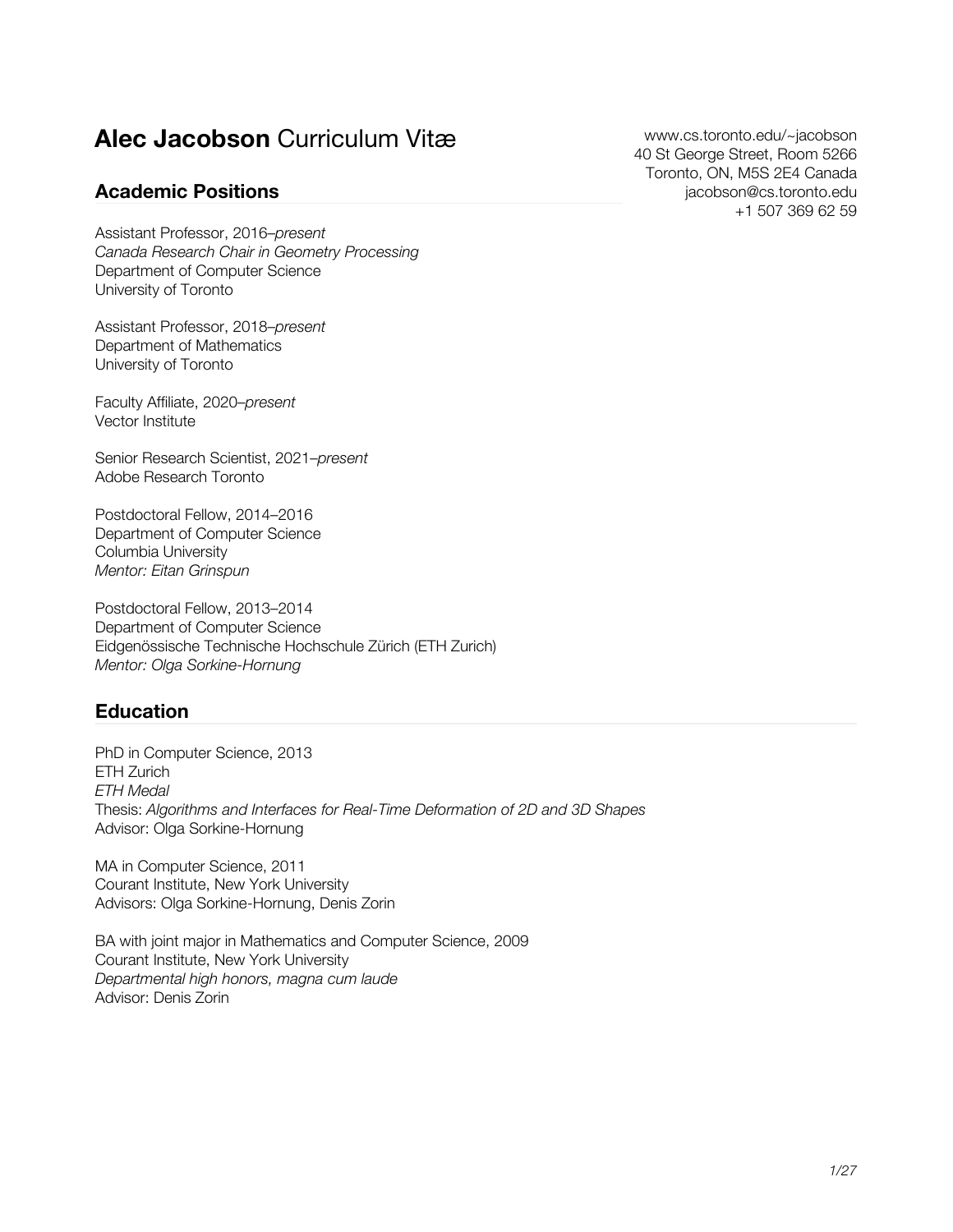### **ACM SIGGRAPH Publications**

- 1. Silvia Sellán, Jack Luong, Leticia Mattos Da Silva, Aravind Ramakrishnan, Yuchuan Yang, Alec Jacobson. "Breaking Good: Fracture Modes for Realtime Destruction," *ACM Transactions on Graphics (accepted with revisions)*, 2022.
- 2. Yong Li, Shoaib Kamil, Alec Jacobson, Yotam Gingold. "IVLA: Compilable Markdown for Linear Algebra," *ACM Transactions on Graphics (Proc. SIGGRAPH Asia)*, 2021.
- 3. Baptiste Nicolet, Alec Jacobson, Wenzel Jakob. "Large Steps in Inverse Rendering of Geometry," *ACM Transactions on Graphics (Proc. SIGGRAPH Asia)*, 2021.
- 4. Silvia Sellán, Noam Aigerman, Alec Jacobson. "Swept Volumes via Spacetime Numerical Continuation," *ACM Transactions on Graphics (Proc. SIGGRAPH North America)*, 2021. *Patent Filed.*
- 5. Hsueh-Ti Derek Liu, Jiayi Eris Zhang, Mirela Ben Chen, Alec Jacobson. "Surface Multigrid via Intrinsic Prolongation," *ACM Transactions on Graphics (Proc. SIGGRAPH North America)*, 2021.
- 6. Rinat Abdrashitov, Seungbae Bang, David I.W. Levin, Alec Jacobson. "Interactive Modelling of Volumetric Musculoskeletal Anatomy," *ACM Transactions on Graphics (Proc. SIGGRAPH North America)*, 2021.
- 7. Jiayi Eris Zhang, Seungbae Bang, David I.W. Levin, Alec Jacobson. "Complementary Dynamics," *ACM Transactions on Graphics (Proc. SIGGRAPH Asia)*, 2020.
- 8. Silvia Sellán, Jacob Kesten, Ang Yan Sheng, Alec Jacobson. "Opening and Closing Surfaces," *ACM Transactions on Graphics (Proc. SIGGRAPH Asia)*, 2020.
- 9. Honglin Chen, Hsueh-Ti Derek Liu, Alec Jacobson, David I.W. Levin. "Chordal Decomposition for Spectral Coarsening," *ACM Transactions on Graphics (Proc. SIGGRAPH Asia)*, 2020.
- 10. Hsueh-Ti Derek Liu, Vladimir G. Kim, Siddhartha Chaudhuri, Noam Aigerman, Alec Jacobson. "Neural Subdivision," *ACM Transactions on Graphics (Proc. SIGGRAPH North America)*, 2020. *Patent: US11257290.*
- 11. Silvia Sellán, Noam Aigerman, Alec Jacobson. "Developability of Heightfields via Rank Minimization," *ACM Transactions on Graphics (Proc. SIGGRAPH North America)*, 2020. *Patent: US11080819.*
- 12. Oded Stein, Alec Jacobson, Max Wardetzky, Eitan Grinspun. "A Smoothness Energy without Boundary Distortion for Curved Surfaces," *ACM Transactions on Graphics*, 2020.
- 13. Hsueh-Ti Derek Liu, Alec Jacobson. "Cubic Stylization," *ACM Transactions on Graphics (Proc. SIGGRAPH Asia)*, 2019.
- 14. Dario Seyb, Alec Jacobson, Derek Nowrouzezahrai, Wojciech Jarosz. "Non-linear sphere tracing for rendering deformed signed distance fields," *ACM Transactions on Graphics (Proc. SIGGRAPH Asia)*, 2019.
- 15. Hsueh-Ti Derek Liu, Alec Jacobson, Maks Ovsjanikov. "Spectral Coarsening for Geometric Operators," *ACM Transactions on Graphics (Proc. SIGGRAPH North America)*, 2019.
- 16. Yixin Hu, Teseo Schneider, Xifeng Gao, Qingnan Zhou, Alec Jacobson, Denis Zorin, Daniele Panozzo. "TriWild: Robust Triangulation with Curve Constraints." *ACM Transactions on Graphics (Proc. SIGGRAPH North America)*, 2019.
- 17. Rinat Abdrashitov, Alec Jacobson, Karan Singh. "A System for Efficient 3D Printed Stop-Motion Face Animation," *ACM Transactions on Graphics*, 2019.
- 18. Hsueh-Ti Derek Liu, Michael Tao, Alec Jacobson. "Paparazzi: Surface Editing by way of Multi-View Image Processing," *ACM Transactions on Graphics (Proc. SIGGRAPH Asia)*, 2018.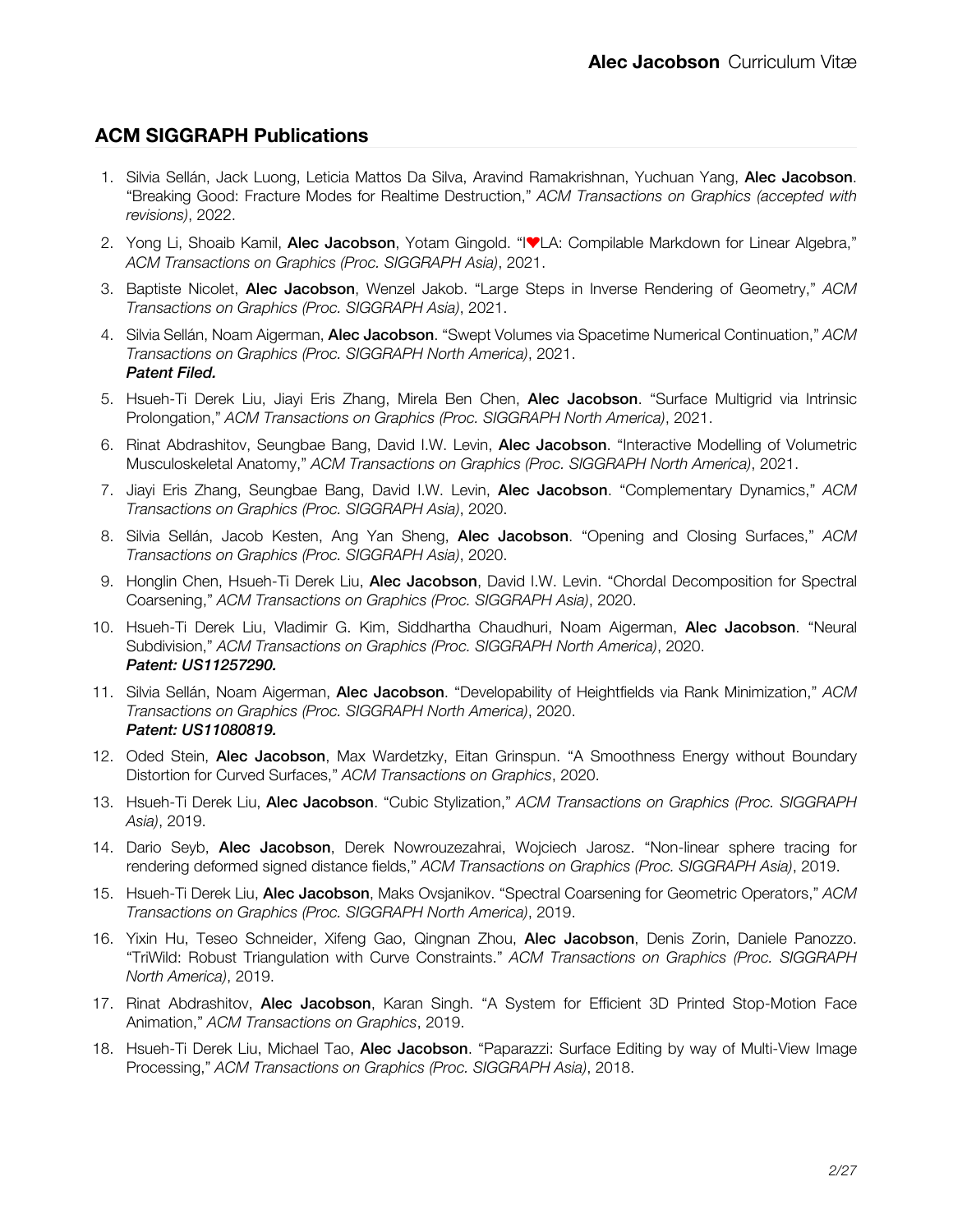- 19. Gavin Barill, Neil G. Dickson, Ryan Schmidt, David I.W. Levin, Alec Jacobson. "Fast Winding Numbers for Soups and Clouds," *ACM Transactions on Graphics (Proc. SIGGRAPH North America)*, 2018.
- 20. Yixin Hu, Qingnan Zhou, Xifeng Gao, Alec Jacobson, Denis Zorin, Daniele Panozzo. "Tetrahedral Meshing in the Wild," *ACM Transactions on Graphics (Proc. SIGGRAPH North America)*, 2018.
- 21. Oded Stein, Eitan Grinspun, Max Wardetzky, Alec Jacobson. "Natural Boundary Conditions for Smoothing in Geometry Processing," *ACM Transactions on Graphics*, 2018.
- 22. Songrun Liu, Zachary Ferguson, Alec Jacobson, Yotam Gingold. "Seamless: Seam erasure and seam-aware decoupling of shape from mesh resolution," *ACM Transactions on Graphics (Proc. SIGGRAPH Asia)*, 2017.
- 23. Qingnan Zhou, Eitan Grinspun, Denis Zorin, Alec Jacobson. "Mesh Arrangements for Solid Geometry," *ACM Transactions on Graphics (Proc. SIGGRAPH North America)*, 2016.
- 24. Akash Garg, Alec Jacobson, Eitan Grinspun. "Computational Design of Reconfigurables," *ACM Transactions on Graphics (Proc. SIGGRAPH North America)*, 2016.
- 25. Oliver Glauser, Wan-Chun Ma, Daniele Panozzo, Alec Jacobson, Otmar Hilliges, Olga Sorkine-Hornung. "Rig Animation with a Tangible and Modular Input Device," *ACM Transactions on Graphics (Proc. SIGGRAPH North America)*, 2016.
- 26. Leonardo Sacht, Etienne Vouga, Alec Jacobson. "Nested Cages," *ACM Transactions on Graphics (Proc. SIGGRAPH Asia)*, 2015.
- 27. Yu Wang, Alec Jacobson, Jernej Barbič, Ladislav Kavan. "Linear Subspace Design for Real-Time Shape Deformation," *ACM Transactions on Graphics (Proc. SIGGRAPH North America)*, 2015.
- 28. Songrun Liu, Alec Jacobson, Yotam Gingold. "Skinning Cubic Bézier Splines and Catmull-Clark Subdivision Surfaces," *ACM Transactions on Graphics (Proc. SIGGRAPH Asia)*, 2014.
- 29. Daniel Sýkora, Ladislav Kavan, Martin Čadík, Ondřej Jamriška, Alec Jacobson, Brian Whited, Maryann Simmons, Olga Sorkine-Hornung. "Ink-and-Ray: Bas-Relief Meshes for Adding Global Illumination Effects to Hand-Drawn Characters," *ACM Transactions on Graphics*, 2014.
- 30. Alec Jacobson, Daniele Panozzo, Oliver Glauser, Cédric Pradalier, Otmar Hilliges, Olga Sorkine-Hornung. "Tangible and Modular Input Device for Character Articulation," *ACM Transactions on Graphics (Proc. SIGGRAPH North America)*, 2014.
- 31. Alec Jacobson, Ladislav Kavan, Olga Sorkine-Hornung. "Robust Inside-Outside Segmentation using Generalized Winding Numbers," *ACM Transactions on Graphics (Proc. SIGGRAPH North America)*, 2013.
- 32. Kaan Yücer, Alec Jacobson, Alexander Hornung, Olga Sorkine. "Transfusive Image Manipulation," *ACM Transactions on Graphics (Proc. SIGGRAPH Asia)*, 2012. *Patent: US9202431*
- 33. Alec Jacobson, Ilya Baran, Ladislav Kavan, Jovan Popović, Olga Sorkine. "Fast Automatic Skinning Transformations," *ACM Transactions on Graphics (Proc. SIGGRAPH North America)*, 2012.
- 34. Alec Jacobson, Olga Sorkine. "Stretchable and Twistable Bones for Skeletal Shape Deformation," *ACM Transactions on Graphics (Proc. SIGGRAPH Asia)*, 2011.
- 35. **Alec Jacobson**, Ilya Baran, Jovan Popović, Olga Sorkine. "Bounded Biharmonic Weights for Real-Time Shape Deformation," *ACM Transactions on Graphics (Proc. SIGGRAPH North America)*, 2011.

#### **Additional Journal and Conference Proceedings Publications**

36. Josh Holinaty, Alec Jacobson, Fanny Chevalier. "Supporting Reference Imagery for Digital Drawing", *ICCV Workshop on Sketching for Human Expressivity*, 2021.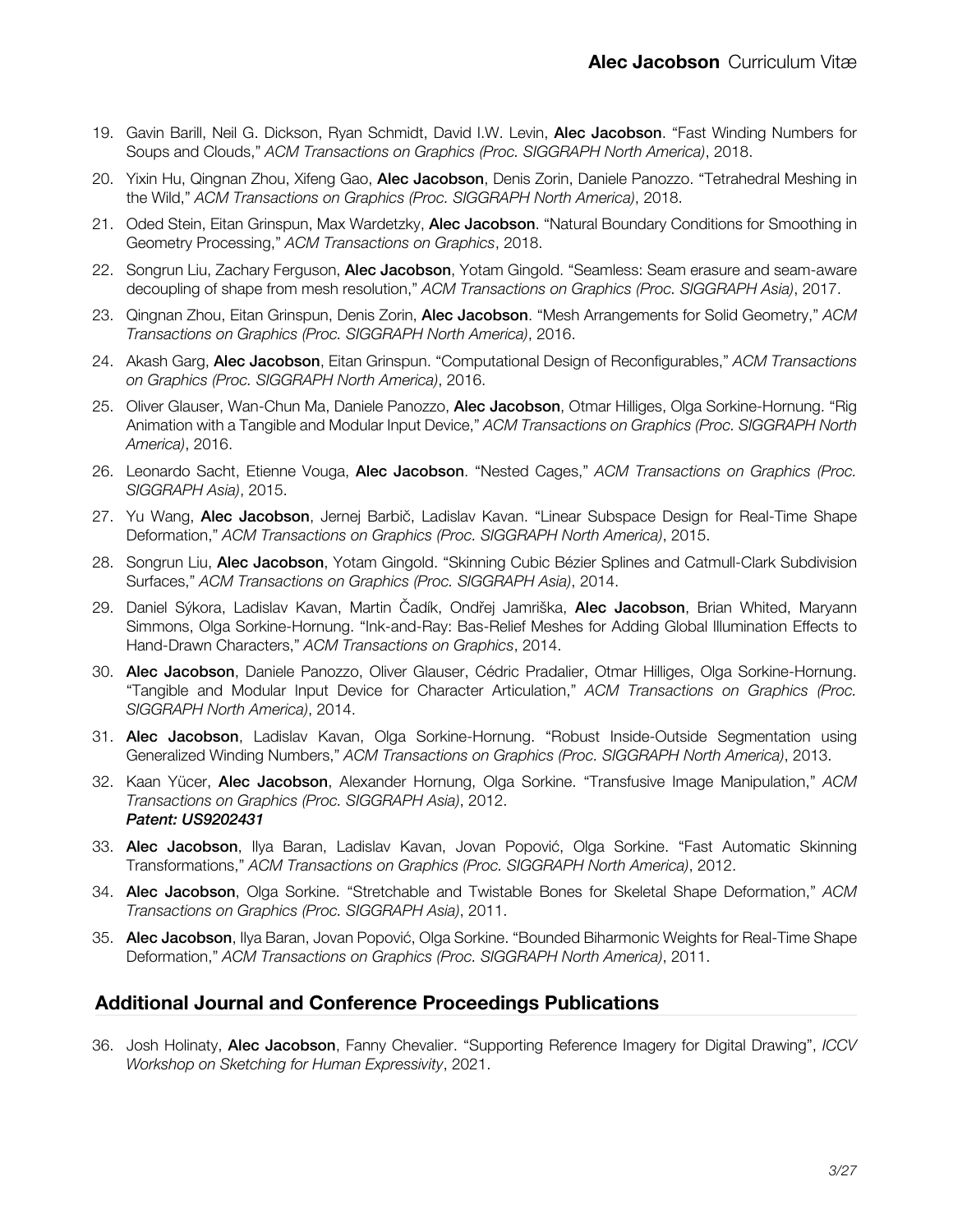- 37. Yong Li, Shoaib Kamil, Alec Jacobson, Yotam Gingold. "I♥LA: Compilable Markdown for Linear Algebra," *ICLR Workshop on Rethinking ML Papers*, 2021.
- 38. Hsueh-Ti Derek Liu, Alec Jacobson. "Normal-Driven Spherical Shape Analogies," *Computer Graphics Forum (Proc. SGP)*, 2021.
- 39. Towaki Takikawa, Joey Litalien, Kangxue Yin, Karsten Kreis, Charles Loop, Derek Nowrouzezahrai, Alec Jacobson, Morgan McGuire, Sanja Fidler. "Neural Geometric Level of Detail: Real-time Rendering with Implicit 3D Shapes," *CVPR* , 2021. *Oral*
- 40. Sarah Kushner, Risa Ulinski, Karan Singh, David I.W. Levin, Alec Jacobson. "Levitating Rigid Objects with Hidden Rods and Wires", *Computer Graphics Forum (Proc. Eurographics)*, 2021.
- 41. Jiayi Eris Zhang, Alec Jacobson, Marc Alexa. "Fast Updates for Least-Squares Rotational Alignment," *Computer Graphics Forum (Proc. Eurographics)*, 2021.
- 42. Ludwig Wilhelm Wall, Alec Jacobson, Daniel Vogel, Oliver Schneider. "Scrappy: Using Scrap Material as Infill to Make Fabrication More Sustainable", *ACM Conference on Human Factors in Computing Systems*, 2021.
- 43. Vismay Modi, Lawson Fulton, Shinjiro Sueda, Alec Jacobson, David I.W. Levin. "EMU: Efficient Muscle Simulation in Deformation Space," *Computer Graphics Forum*, 2020.
- 44. Jun Gao, Wenzheng Chen, Tommy Xiang, Morgan McGuire, Alec Jacobson, Sanja Fidler. "Learning Deformable Tetrahedral Meshes for 3D Reconstruction," *Neural Information Processing Systems*, 2020.
- 45. Josef Graus, Alec Jacobson, Yotam Gingold. "Interacting with Self-Similarity," *Computer-Aided Design*, 2020.
- 46. Oded Stein, Max Wardetzky, Alec Jacobson, Eitan Grinspun. "A Simple Discretization of the Vector Dirichlet Energy," *Computer Graphics Forum (Proc. SGP)*, 2020.
- 47. Thibault Lescoat, Hsueh-Ti Derek Liu, Jean-Marc Thiery, Alec Jacobson, Tamy Boubekeur, Maks Ovsjanikov. "Spectral Mesh Simplification," *Computer Graphics Forum (Proc. Eurographics)*, 2020.
- 48. Wenzheng Chen, Jun Gao, Huan Ling, Edward J. Smith, Jaakko Lehtinen, Alec Jacobson, Sanja Fidler. "Learning to Predict 3D Objects with an Interpolation-based Differentiable Renderer," *Neural Information Processing Systems*, 2019.
- 49. **Alec Jacobson**. "RodSteward: A Design-to-Assembly System for Fabrication using 3D-Printed Joints and Precision-Cut Rods," *Computer Graphics Forum (Proc. Pacific Graphics)*, 2019.
- 50. Hsueh-Ti Derek Liu, Michael Tao, Chun-Liang Li, Derek Nowrouzezahrai, Alec Jacobson. "Beyond Pixel Norm-Balls: Parametric Adversaries using an Analytically Differentiable Renderer", *International Conference on Learning Representations*, 2019.
- 51. Lawson Fulton, Vismay Modi, David Duvenaud, David I.W. Levin, Alec Jacobson. "Latent-space Dynamics for Reduced Deformable Simulation", *Computer Graphics Forum (Proc. Eurographics)*, 2019.
- 52. Silvia Sellán, Herng Yi Cheng, Yuming Ma, Mitchell Dembowski, Alec Jacobson. "Solid Geometry Processing on Deconstructed Domains," *Computer Graphics Forum*, 2019. (presented at SGP 2019)
- 53. Oded Stein, Alec Jacobson, Eitan Grinspun. "Interactive Design of Castable Shapes using Two-Piece Rigid Molds," *Computers & Graphics*, 2019.
- 54. Rahul Arora, Alec Jacobson, Timothy Richard Langlois, Karan Singh, David I.W. Levin. "Volumetric Michell Trusses for Parametric Design & Fabrication," *Symposium on Computational Fabrication*, 2019.
- 55. Timothy Jeruzalski, John Kanji, Alec Jacobson, David I.W. Levin. "Error Bounded Online Compression of Rigid Body Simulations," *Computer Graphics Forum (Proc. SCA)*, 2018.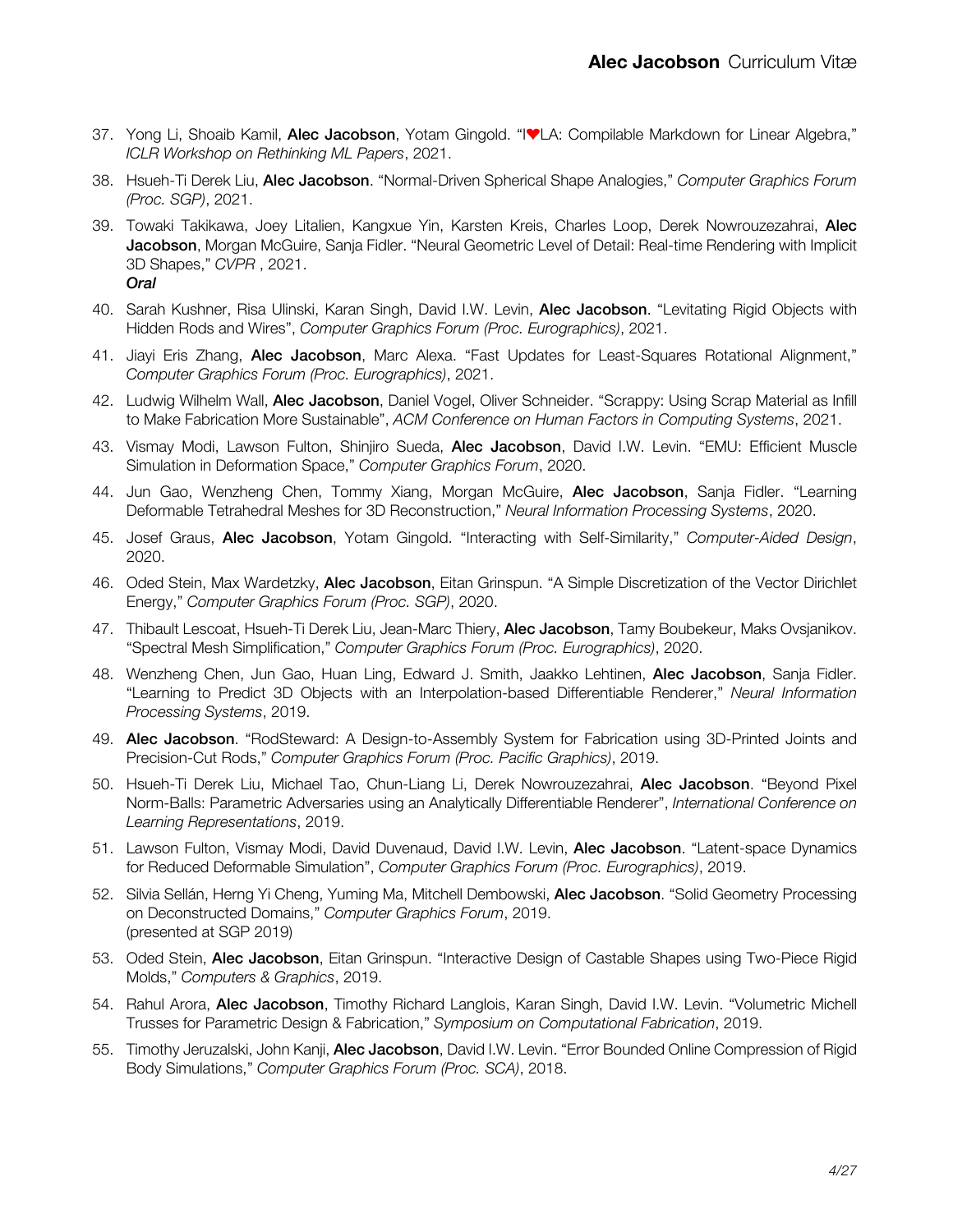- 56. Marek Dvorožňák, Saman Sepehri Nejad, Alec Jacobson, Ondřej Jamriška, Ladislav Kavan, Daniel Sykora. "Seamless Reconstruction of Part-Based High-Relief Models from Hand-Drawn Images," *Expressive*, 2018.
- 57. Alec Jacobson. "Generalized Matryoshka: Computational Design of Nesting Objects," *Computer Graphics Forum (Proc. SGP)*, 2017.
- 58. Hsueh-Ti Derek Liu, Alec Jacobson, Keenan Crane. "A Dirac Operator for Extrinsic Shape Analysis," *Computer Graphics Forum (Proc. SGP)*, 2017.
- 59. Jean-Charles Bazin, Claudia Plüss, Guo Yu, Tobias Martin, Alec Jacobson, Markus Gross. "Physically Based Video Editing," *Computer Graphics Forum (Proc. Pacific Graphics)*, 2016.
- 60. Alec Jacobson. "Breathing Life into Shapes," *Computer Graphics & Applications: Dissertation Impact*, 2015. *Invited by James D. Foley*
- 61. Romain Prévost, **Alec Jacobson**, Wojciech Jarosz, Olga Sorkine-Hornung. "Large-Scale Spray Painting of Photographs by Interactive Optimization," *Computers & Graphics*, 2015
- 62. Alec Jacobson, Ilya Baran, Jovan Popović, Olga Sorkine. "Bounded Biharmonic Weights for Real-Time Shape Deformation," *Communications of the ACM: Research Highlights*, 2014. *Preface by Joe Waren,* 中国版 *translated by Kun Zhou*
- 63. David Günther, Alec Jacobson, Jan Reininghaus, Hans-Peter Seidel, Olga Sorkine-Hornung, Tino Weinkauf. "Fast and Memory-Efficient Topological Denoising of 2D and 3D Scalar Fields," *IEEE Transactions on Visualization and Computer Graphics (Proc. SciVis)*, 2014.
- 64. Kenshi Takayama, **Alec Jacobson**, Ladislav Kavan, Olga Sorkine-Hornung. "A Simple Method for Correcting Facet Orientations in Polygon Meshes Based on Ray Casting," *Journal of Computer Graphics Techniques*, 2014.
- 65. Alec Jacobson. "Bijective Mappings with Generalized Barycentric Coordinates: a Counterexample," *Journal of Graphics Tools*, 2013.
- 66. Leonardo Sacht, Alec Jacobson, Daniele Panozzo, Christian Schüller, Olga Sorkine-Hornung. "Consistent Volumetric Discretizations Inside Self-Intersecting Surfaces," *Computer Graphics Forum (Proc. SGP)*, 2013.
- 67. Alec Jacobson, Tino Weinkauf, Olga Sorkine. "Smooth Shape-Aware Functions with Controlled Extrema," *Computer Graphics Forum (Proc. SGP)*, 2012.
- 68. Alec Jacobson, Elif Tosun, Olga Sorkine, Denis Zorin. "Mixed Finite Elements for Variational Surface Modeling," *Computer Graphics Forum (Proc. SGP)*, 2010.

### **Juried Demos, Workshop Courses, Posters, & Technical Reports**

- 69. Towaki Takikawa, Joey Litalien, Kangxue Yin, Karsten Kreis, Charles Loop, Derek Nowrouzezahrai, Alec Jacobson, Morgan McGuire, Sanja Fidler. "Neural Geometric Level of Detail: Real-time Rendering with Implicit 3D Shapes," *Technical Report*, 2021.
- 70. Thomas Davies, Derek Nowrouzezahrai, Alec Jacobson. "On the Effectiveness of Weight-Encoded Neural Implicit 3D Shapes," *Technical Report*, 2020.
- 71. Wenzheng Chen, Jun Gao, Huan Ling, Edward J. Smith, Jaakko Lehtinen, Alec Jacobson, Sanja Fidler. "Learning to Predict 3D Objects with an Interpolation-based Differentiable Renderer," *arXiv*, 2019.
- 72. Alec Jacobson. "RodSteward: A Design-to-Assembly System for Fabrication using 3D-Printed Joints and Precision-Cut Rods," *ACM Symposium on Computational Fabrication Posters & Short Talks*, 2019.
- 73. Alec Jacobson. "RodSteward: A Design-to-Assembly System for Fabrication using 3D-Printed Joints and Precision-Cut Rods," *arXiv*, 2019.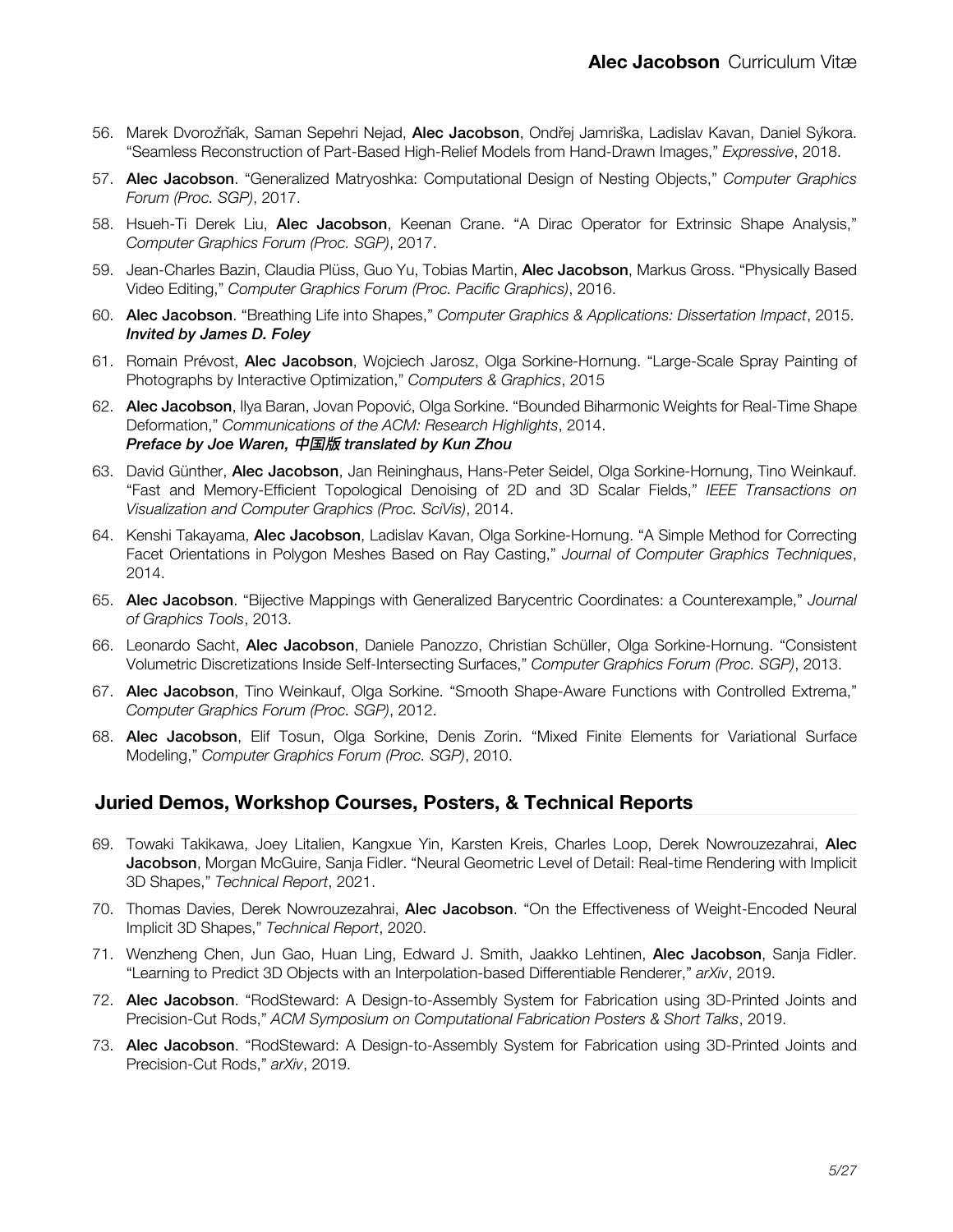- 74. Oded Stein, Alec Jacobson, Max Wardetzky, Eitan Grinspun. "A mixed finite element method with piecewise linear elements for the biharmonic equation on surfaces," *arXiv*, 2019.
- 75. Oded Stein, Alec Jacobson, Max Wardetzky, Eitan Grinspun. "A Smoothness Energy without Boundary Distortion for Curved Surfaces," *arXiv*, 2019.
- 76. Rahul Arora, Alec Jacobson, Timothy R. Langlois, Yijiang Huang, Caitlin Mueller, Wojciech Matusik, Ariel Shamir, Karan Singh, David I.W. Levin. "Designing Volumetric Truss Structures for Computational Fabrication," *arXiv*, 2018.
- 77. Hsueh-Ti Derek Liu, Michael Tao, Chun-Liang Li, Derek Nowrouzezahrai, Alec Jacobson. "Adversarial Geometry and Lighting using a Differentiable Renderer," *Technical Report*, 2018.
- 78. Silvia Sellán, Herng Yi Cheng, Yuming Ma, Mitchell Dembowski, Alec Jacobson. "Solving PDEs on Deconstructed Domains," *Technical Report*, 2018.
- 79. Silvia Sellán, Herng Yi Cheng, Yuming Ma, Mitchell Dembowski, Alec Jacobson. "Solving PDEs on Deconstructed Domains," *Symposium on Geometry Processing Posters*, 2018.
- 80. Alec Jacobson. "libigl: Prototyping Geometry Processing Research in C++," *Graphics Interface Courses*, 2018.
- 81. Lawson Fulton, Vismay Modi, David Duvenaud, David I.W. Levin, Alec Jacobson. "Autodef: Non-linear Subspace Simulation for Large Deformation Elastodynamics," *Graphics Interface Posters*, 2018. *Best Poster Award.*
- 82. Michelle Arkhangorodsky, Yanjun Jiang, Alec Jacobson. "Simplification for Large-Scale Fabrication," *Graphics Interface Posters*, 2018.
- 83. Andrew Nelles, Alec Jacobson. "Best-Fit Affine Progressive Meshes," *Graphics Interface Posters*, 2018.
- 84. Sarah Kushner, Alec Jacobson. "Example-Based Print Preview for Laser Cutting," *Graphics Interface Posters*, 2018.
- 85. Silvia Sellán, Alec Jacobson. "Solving PDEs on Overlapping Domains," *Graphics Interface Posters*, 2018.
- 86. Gavin Barill, Neil G. Dickson, Ryan Schmidt, David I.W. Levin, Alec Jacobson. "Fast Winding Numbers for Soups and Clouds," *Graphics Interface Posters*, 2018.
- 87. Rahul Arora, Alec Jacobson, Timothy Richard Langlois, Karan Singh, David I.W. Levin. "Designing Volumetric Truss Structures for Computational Fabrication," *Graphics Interface Posters*, 2018.
- 88. Timothy Jeruzalski, John Kanji, Alec Jacobson, David I.W. Levin. "Error Bounded Online Compression of Rigid Body Simulations," *Graphics Interface Posters*, 2018.
- 89. Rinat Abdrashitov, Alec Jacobson, Karan Singh. "f-Stop: A System for 3D Printed Stop-Motion Facial Animation," *Graphics Interface Posters*, 2018.
- 90. Darren Moore, Alec Jacobson, David I.W. Levin. "Rigless Skinning for Interactive Vector Animation," *Graphics Interface Posters*, 2018.
- 91. Alec Jacobson. "Human-Math Interaction," *Computational Interactivity*, Report from Dagstuhl Seminar 17232, 2017.
- 92. Timothy Jeruzalski, Eugene Fiume, Alec Jacobson, David I.W. Levin. "Online Compression of Rigid Body Simulations using Physics-Inspired Interpolation," *ACM SIGGRAPH Symposium on Computer Animation Posters*, 2017. *Best Poster Award.*
- 93. Alec Jacobson, Daniele Panozzo. "libigl: Prototyping Geometry Processing Research in C++," *ACM SIGGRAPH Asia Courses*, 2017.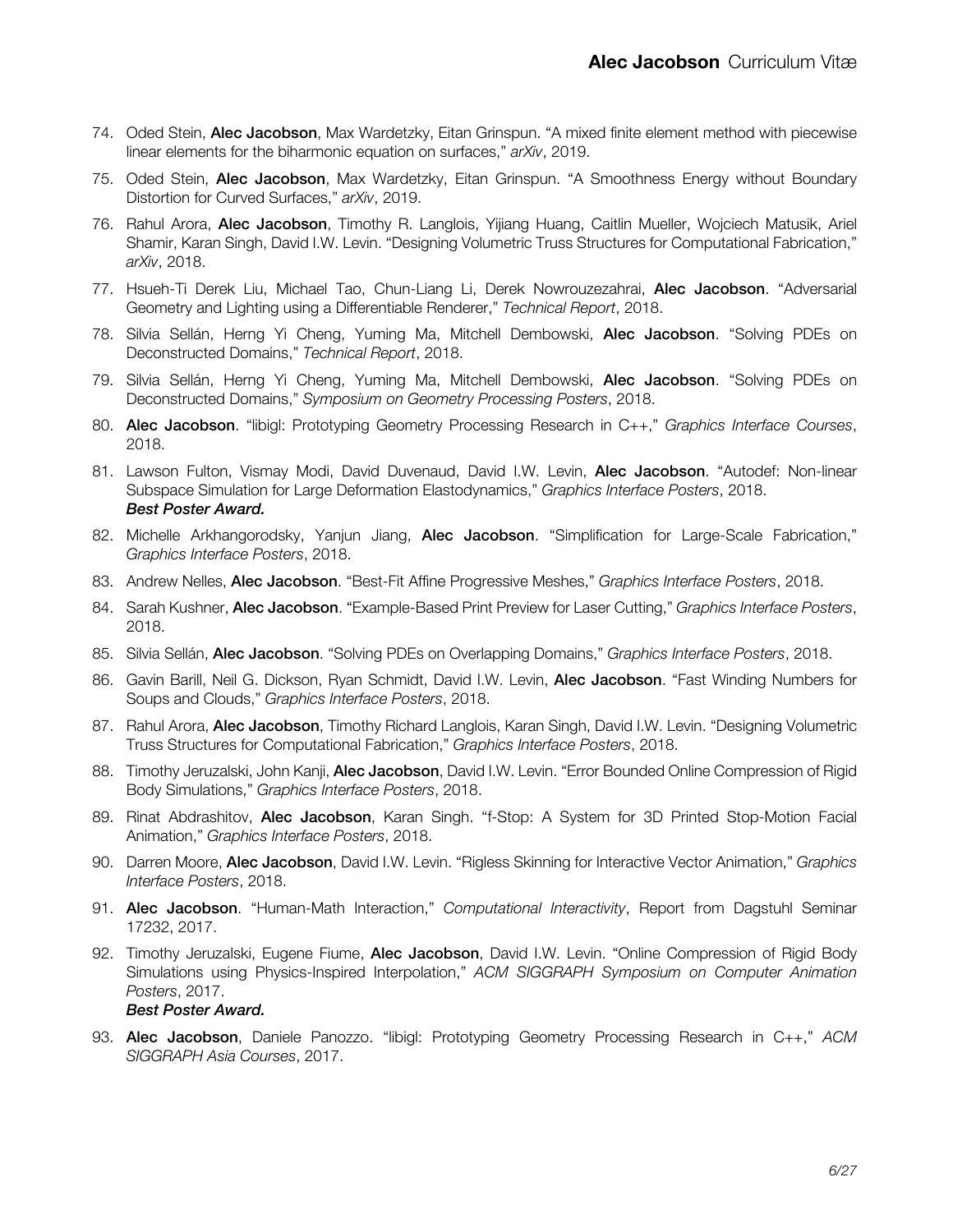- 94. Alec Jacobson, Daniele Panozzo. "libigl: Prototyping Geometry Processing Research in C++," *Eurographics/ ACM Symposium on Geometry Processing Courses*, 2017.
- 95. Oliver Glauser, Benedek Vartok, Wan-Chun Ma, Daniele Panozzo, Alec Jacobson, Otmar Hilliges, Olga Sorkine-Hornung. "Rig Animation with a Tangible and Modular Input Device," *ACM User Interface Software and Technology Symposium Demos*, 2016.
- 96. Qingnan Zhou, Alec Jacobson. "Thingi10K: A Dataset of 10000 3D-Printing Models", *arXiv:1605.04797*, 2016

#### *SGP 2017 Dataset Award*

- 97. Akash Garg, Alec Jacobson, Eitan Grinspun. "Computational Design of Reconfigurables," *Tristate Workshop on Imaging and Graphics Posters*, 2016.
- 98. Qingnan Zhou, Alec Jacobson. "Mesh Arrangements for Solid Geometry," *Tristate Workshop on Imaging and Graphics Posters*, 2016.
- 99. Akash Garg, Alec Jacobson, Eitan Grinspun. "Computational Design of Reconfigurables," *Symposium on Computational Fabrication Posters*, 2016.
- 100. Qingnan Zhou, Alec Jacobson. "Mesh Arrangements for Solid Geometry," *Symposium on Computational Fabrication Posters*, 2016.
- 101. Alec Jacobson. "Boolean Operations using Generalized Winding Numbers," Columbia University, 2016.
- 102. Alec Jacobson, Leonardo Sacht, Etienne Vouga. "Nested Cages," *Oberwolfach Report: Discrete Differential Geometry*, 2015.
- 103. Alec Jacobson. "Skinning: Real-time Shape Deformation," *Eurographics/ACM Symposium on Geometry Processing Invited Courses*, 2015.
- 104. Leonardo Sacht, Etienne Vouga, Alec Jacobson. "Nested Cages," *Tristate Workshop on Imaging and Graphics Posters*, 2015.
- 105. Yu Wang, Alec Jacobson, Jernej Barbič, Ladislav Kavan. "Linear Subspace Design for Real-Time Shape Deformation," *Tristate Workshop on Imaging and Graphics Posters*, 2015.
- 106. Alec Jacobson, Yotam Gingold. "Skinning: Real-time Shape Deformation," *ACM SIGGRAPH Asia Invited Courses*, 2014.
- 107. Alec Jacobson, Zhigang Deng, Ladislav Kavan, J.P. Lewis. "Skinning: Real-time Shape Deformation," *ACM SIGGRAPH Courses*, 2014.
- 108. Daniele Panozzo, Alec Jacobson. "libigl: A C++ Library for Geometry Processing without a Mesh Data Structure," *Eurographics/ACM Symposium on Geometry Processing Courses*, 2014.
- 109. Alec Jacobson, Daniele Panozzo, Oliver Glauser, Cédric Pradalier, Otmar Hilliges, Olga Sorkine-Hornung. "Tangible and Modular Input Device for Character Articulation," *ACM User Interface Software and Technology Symposium Demos*, 2014.
- 110. Alec Jacobson, Daniele Panozzo, Oliver Glauser, Cédric Pradalier, Otmar Hilliges, Olga Sorkine-Hornung. "Tangible and Modular Input Device for Character Articulation," *ACM SIGGRAPH Emerging Technologies*, 2014.
- 111. Kenshi Takayama, Alec Jacobson, Ladislav Kavan, and Olga Sorkine-Hornung. "Consistently Orienting Facets in Polygon Meshes by Minimizing the Dirichlet Energy of Generalized Winding Numbers," ETH Zurich, 2014.
- 112. Alec Jacobson. "Schur Complement Trick for Positive Semi-definite Energies," Columbia University, 2014.
- 113. Alec Jacobson. "Bijective Mappings with Generalized Barycentric Coordinates: A Counterexample," ETH Zurich, 2012.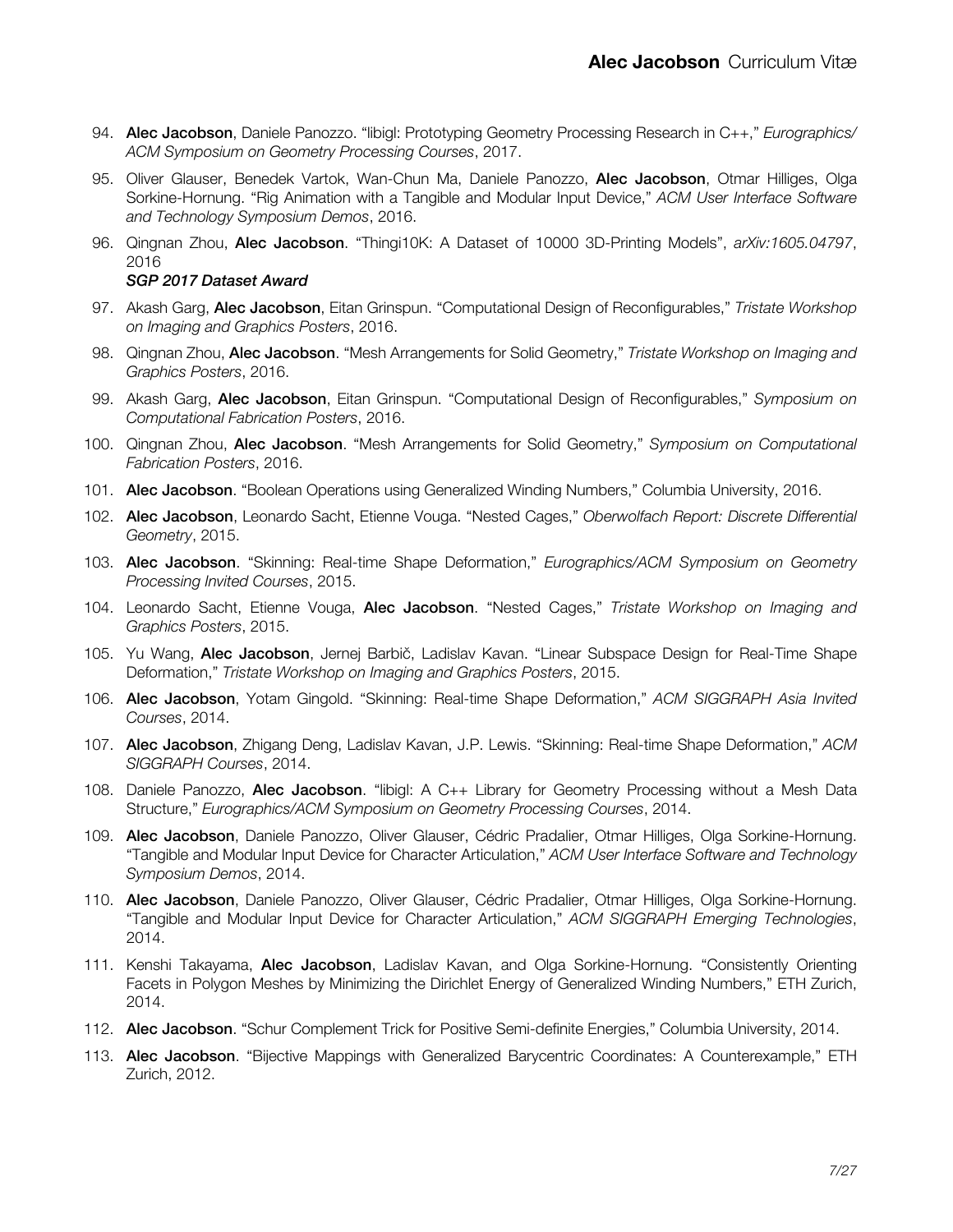- 114. Alec Jacobson, Olga Sorkine. "A Cotangent Laplacian for Images as Surfaces," ETH Zurich, 2012.
- 115. Murphy Stein, Alec Jacobson, Yongming Hong. "Games for Learning Institute at NYU: Super Transformation," *Games for Change Festival Demos*, 2010.

### **Open-source Projects**

| libigl: A Simple C++ Geometry Processing Library<br>Alec Jacobson, Daniele Panozzo, and others | 2013–present |
|------------------------------------------------------------------------------------------------|--------------|
| gptoolbox: Geometry Processing Toolbox for MATLAB<br>Alec Jacobson and others                  | 2013–present |
| thingi10K: Ten Thousand 3D Models for Testing Robustness of Geometric Algorithms 2016–present  |              |

**Awards and Honors**

[Sloan Research Fellowship](https://sloan.org/fellowships/2022-Fellows)

Qingnan Zhou and Alec Jacobson

- ICCV, Sketching for Human Expressively Workshop, Best Paper Award
- [ACM SIGGRAPH Significant New Researcher Award](https://www.siggraph.org/2020-significant-new-researcher-award-alec-jacobson/)
- [ACM Distinguished Speaker](https://speakers.acm.org/speakers/jacobson_13451)
- NeurIPS Top 10% Reviewer
- Ontario Early Researcher Award
- Eurographics Best Paper, Honourable mention
- Back cover image on *Proceedings of ACM SIGGRAPH North America*
- [Computer Graphics Forum](http://vcg.isti.cnr.it/cgf/winner.php) Cover Image
- Graphics Interface Best Poster Award
- [Eurographics Significant Young Researcher Award](https://www.eg.org/wp/the-young-researcher-award/)
- [Canada Research Chair](http://www.chairs-chaires.gc.ca/media-medias/lists-listes/2017/october-octobre-eng.aspx)
- [Eurographics/ACM Symposium on Geometry Processing Dataset Award](http://awards.geometryprocessing.org/)
- Eurographics Junior Fellow
- NSERC Discovery Accelerator Supplement (1 of 125 across Canada)
- ACM SIGGRAPH/Eurographics Symposium on Computer Animation Best Poster Award
- [Connaught New Researcher](https://www.utoronto.ca/news/56-rising-u-t-research-stars-awarded-connaught-new-researcher-awards)
- [Eurographics/ACM Symposium on Geometry Processing Software Award](http://awards.geometryprocessing.org/)
- US Junior Oberwolfach Fellow
- NYCASCENT Fellow
- Back cover image on *Proceedings of ACM SIGGRAPH Asia*
- [Eurographics Best PhD Thesis](https://www.eg.org/wp/phd-award/)
- Heidelberg Laureate Forum Young Researcher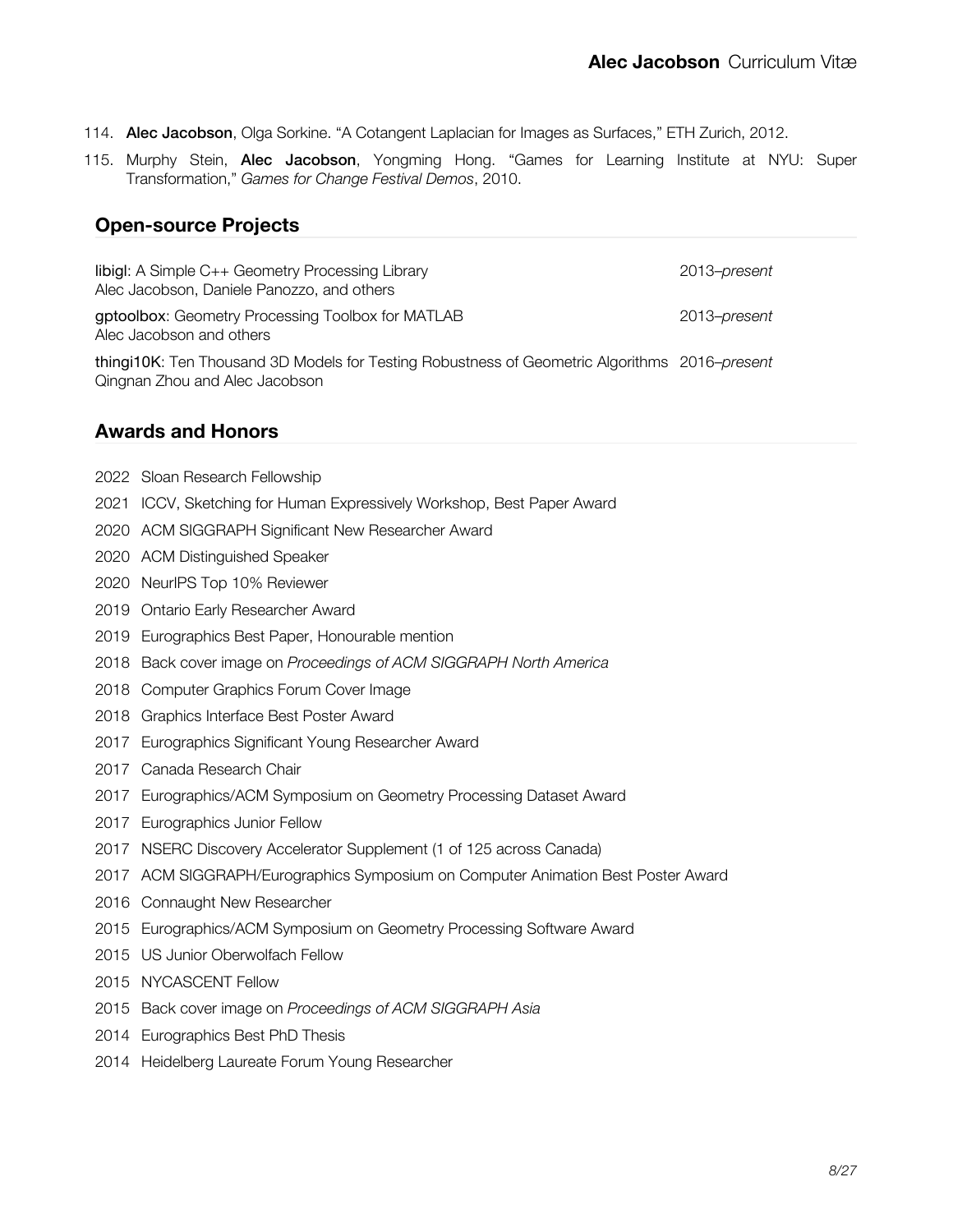- 2013 ETH Medal for Outstanding Doctoral Dissertation, *top 8% university-wide*
- 2013 Intel PhD Fellowship
- 2011 Back cover image on *Proceedings of ACM SIGGRAPH North America*
- 2009 New York University Henry M. MacCracken Fellowship (3 years)
- 2009 Grand Prize, Games For Learning Institute Game Design Challenge
- 2009 New York University Founder's Day Award

### **Employment**

|           | 2021-present Adobe Research                                               | Senior Research Scientist                    |
|-----------|---------------------------------------------------------------------------|----------------------------------------------|
|           | 2016-present University of Toronto                                        | Assistant Professor                          |
| 2019-2021 | Adobe Research                                                            | Visiting Professor, Consultant               |
| 2014-2016 | Columbia University<br>Mentor: Eitan Grinspun                             | Postdoctoral researcher & co-instructor      |
| 2013-2014 | <b>ETH Zurich</b><br>Mentor: Olga Sorkine-Hornung                         | Postdoctoral researcher & teaching assistant |
| 2011-2013 | <b>ETH Zurich</b><br>Advisor: Olga Sorkine-Hornung                        | Graduate researcher & teaching assistant     |
| 2010      | Adobe Research<br>Advisor: Jovan Popović                                  | Summer research intern                       |
| 2009-2011 | <b>New York University</b><br>Advisors: Olga Sorkine-Hornung, Denis Zorin | Graduate researcher                          |
| 2008-2009 | New York University<br>Advisors: Denis Zorin, Yotam Gingold               | Undergraduate researcher                     |
| 2008      | <b>IBM</b><br>Advisor: Chuck Wallace                                      | Summer programming intern                    |
| 2007      | Mayo Clinic<br>Advisor: Željko Bajzer                                     | Summer research intern                       |

### **Research Funding**

| 2022 | <b>DSI Catalyst Grant</b><br>\$100,000 CAD                                   |
|------|------------------------------------------------------------------------------|
| 2022 | Sloan Research Fellowship<br>\$75,000 USD                                    |
| 2021 | Fields Institute, FURSP<br>four summer undergraduate research fellows        |
| 2021 | Fields Institute<br>Symposium on Geometry Processing Funding<br>\$10,000 CAD |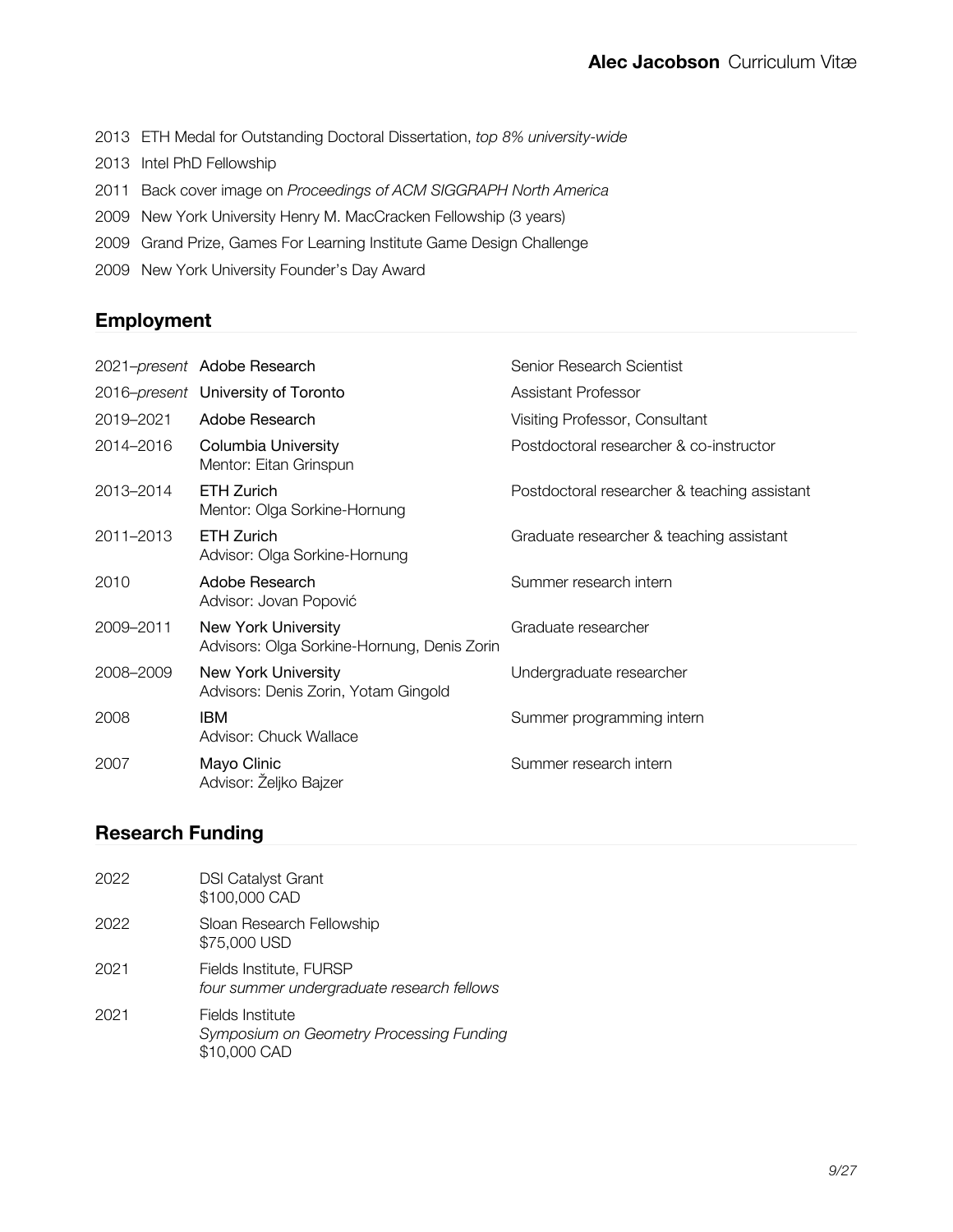| 2020      | Fields Institute, FURSP<br>four summer undergraduate research fellows                       |
|-----------|---------------------------------------------------------------------------------------------|
| 2020      | Fields Institute<br><b>Hackathon Funding</b><br>\$15,000 CAD                                |
| 2019-2020 | SSHRC-CRSH New Frontiers in Research Fund 11.9% acceptance rate<br>\$250,000 CAD            |
| 2019      | Autodesk gift                                                                               |
| 2019      | Ontario Early Researcher Award<br>\$140,000 CAD                                             |
| 2019      | Facebook Oculus Hardware gift                                                               |
| 2019      | Fields Institute<br><b>Workshop Funding</b><br>\$25,000 CAD                                 |
| 2018-2020 | Fields Institute CQAM Lab<br>\$160,000 CAD                                                  |
| 2018      | Mitacs Globalink Research Award - Campus France<br>\$3,500 CAD                              |
| 2018      | Autodesk gift                                                                               |
| 2018      | MESH Inc. gift                                                                              |
| 2018      | Fields Institute<br><b>Workshop Funding</b><br>\$25,000 CAD                                 |
| 2018      | <b>NSERC USRA</b><br>one summer undergraduate research fellow                               |
| 2018      | Fields Institute, FURSP<br>three summer undergraduate research fellows                      |
| 2018      | Engineering Science Research Opportunities Fund<br>one summer undergraduate research fellow |
| 2018      | Fields Institute<br>one visiting faculty researcher<br>\$3,500 CAD                          |
| 2017-2022 | NSERC Discovery, RGPIN-2017-05235<br>\$155,000 CAD                                          |
| 2017-2020 | NSERC Discovery Accelerator Supplement, RGPAS-2017-507938<br>\$120,000 CAD                  |
| 2017-2022 | Canada Research Chair<br>\$158,335 CAD                                                      |
| 2017-2018 | Fields Institute<br>one visiting faculty researcher<br>\$10,500 CAD                         |
| 2017      | Fields Institute, FURSP                                                                     |
|           |                                                                                             |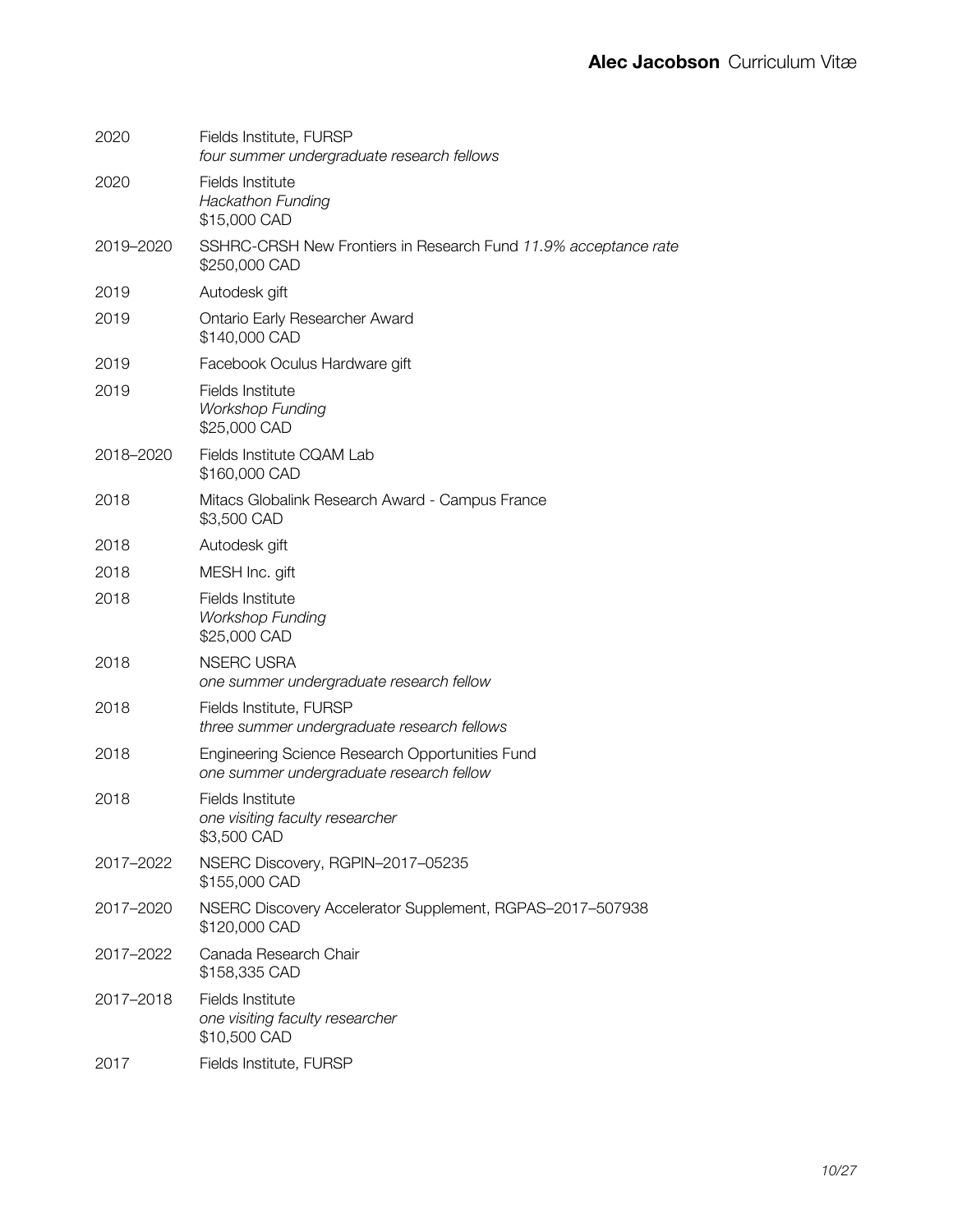|           | four summer undergraduate research fellows                    |
|-----------|---------------------------------------------------------------|
| 2017      | <b>NSERC USRA</b><br>one summer undergraduate research fellow |
|           | 2016-present Adobe Systems gift                               |
| 2016-2017 | Connaught New Researcher Award<br>\$10,000 CAD                |
| 2015      | SGP Software Award<br>€1.000 EUR                              |
| 2014      | US Junior Oberwolfach Fellow<br>€200 EUR                      |
| 2012      | Intel Doctoral Student Honor Programme<br>\$35,000 USD        |

## **Conference Talks**

| Eurographics/ACM SIGGRAPH Symposium on Geometry Processing (invited course)<br>libigl: Prototyping Geometry Processing Research in C++                     | July 1, 2020      |
|------------------------------------------------------------------------------------------------------------------------------------------------------------|-------------------|
| Pacific Graphics<br>RodSteward: A Design-to-Assembly System for Fabrication<br>using 3D-Printed Joints and Precision-Cut Rods                              | October, 17, 2019 |
| Graphics Interface (invited talk)<br>Interactive Design of Castable Shapes Using Two-Piece Rigid Molds                                                     | May 31, 2019      |
| Graphics Interface (invited course)<br>libigl: Prototyping Geometry Processing Research in C++                                                             | May 8, 2018       |
| <b>ACM SIGGRAPH Asia</b><br>libigl: Prototyping Geometry Processing Research in C++                                                                        | November 29, 2017 |
| Eurographics/ACM SIGGRAPH Symposium on Geometry Processing<br>Generalized Matryoshka: Computational Design of Nesting Objects                              | July 3, 2017      |
| Eurographics/ACM SIGGRAPH Symposium on Geometry Processing (invited course)<br>libigl: Prototyping Geometry Processing Research in C++                     | July 1, 2017      |
| <b>ACM SIGGRAPH North America</b><br>Computational Design of Reconfigurables                                                                               | July 27, 2016     |
| Eurographics/ACM SIGGRAPH Symposium on Geometry Processing (invited course)<br>Skinning: Real-time Shape Deformation, "Direct Methods & Automatic Methods" | June 18, 2016     |
| Graphics Interface (invited talk)<br>Large-Scale Painting of Photographs by Interactive Optimization                                                       | June 3, 2016      |
| Eurographics/ACM SIGGRAPH Symposium on Geometry Processing (invited course)<br>Skinning: Real-time Shape Deformation, "Direct Methods & Automatic Methods" | July 5, 2015      |
| <b>ACM SIGGRAPH Asia (invited course)</b><br>Skinning: Real-time Shape Deformation, "Automatic Methods"                                                    | December 3, 2014  |
| <b>ACM SIGGRAPH North America</b><br>Skinning: Real-time Shape Deformation, "Automatic Methods"                                                            | August 14, 2014   |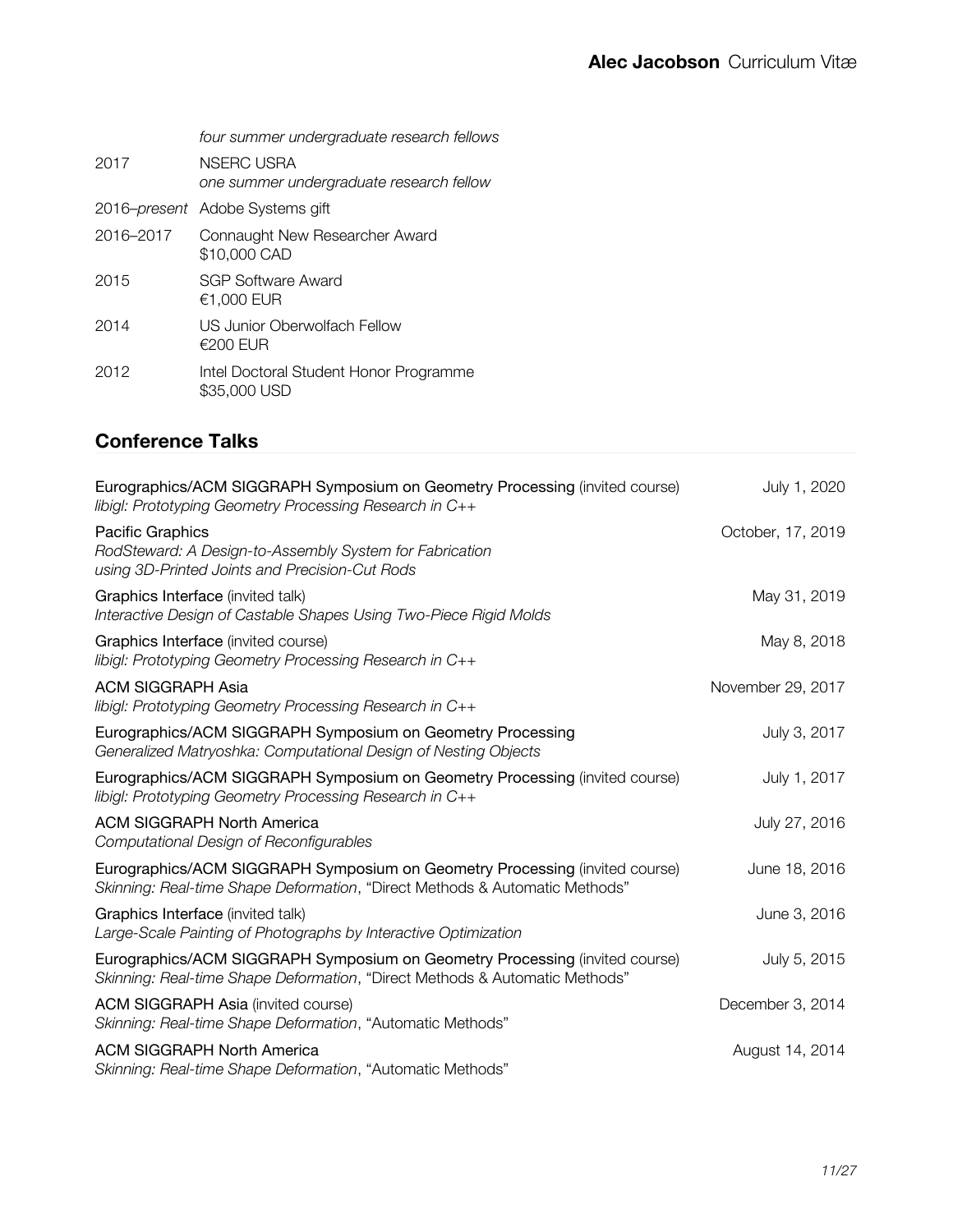| <b>ACM SIGGRAPH North America</b><br>Tangible and Modular Input Device for Character Articulation                                                                                 | August 12, 2014   |
|-----------------------------------------------------------------------------------------------------------------------------------------------------------------------------------|-------------------|
| Eurographics/ACM SIGGRAPH Symposium on Geometry Processing<br>libigl: A C++ Library for Geometry Processing without a Mesh Data Structure                                         | July 4, 2014      |
| <b>ACM SIGGRAPH North America</b><br>Robust Inside-Outside Segmentation using Generalized Winding Numbers                                                                         | July 22, 2013     |
| <b>ACM SIGGRAPH North America</b><br><b>Fast Automatic Skinning Transformations</b>                                                                                               | August 8, 2012    |
| Eurographics/ACM SIGGRAPH Symposium on Geometry Processing<br>Smooth Shape-Aware Functions with Controlled Extrema                                                                | July 16, 2012     |
| <b>ACM SIGGRAPH Asia</b><br>Stretchable and Twistable Bones for Skeletal Shape Deformation                                                                                        | December 14, 2011 |
| <b>ACM SIGGRAPH North America</b><br>Bounded Biharmonic Weights for Real-Time Deformation                                                                                         | August 10, 2011   |
| Eurographics/ACM SIGGRAPH Symposium on Geometry Processing<br>Mixed Finite Elements for Variational Surface Modeling                                                              | July 6, 2010      |
| <b>Invited Talks</b>                                                                                                                                                              |                   |
| Huawei Research: Recent Advances in Visual Media Content Generation<br>Moving Geometry by Looking at It<br>invited by Richard Zhang, Changqing Zou                                | May 28, 2021      |
| Adobe Research<br>Complementary Digital Design<br>invited by Jovan Popović                                                                                                        | February 22, 2021 |
| AIA Symposium On Artificial Intelligence In Architecture, Engineering, And Construction<br>How do we get to ubiquitous 3D?<br>invited by Benjamin Dillenburger, Matthias Kohler   | October 20, 2020  |
| ACM SIGGRAPH Significant New Research Award Talk<br>Geometry in 2020<br>invited by John "Spike" Hughes                                                                            | August 23, 2020   |
| nVidia<br>Geometry Processing in the Wild<br>invited by Sanja Fidler, Jun Gao                                                                                                     | July 29, 2020     |
| TEDx University of Toronto Keynote<br>Geometry Processing in the Wild<br>invited by Tracy Barber, Sumana Dhanani                                                                  | February 13, 2020 |
| New York University<br><b>Cubic Stylization</b><br>invited by Daniele Panozzo                                                                                                     | January 31, 2020  |
| Dagstuhl Seminar on Interactive Design and Simulation<br>Spectral Coarsening of Geometric Operators<br>invited by Jörg Peters, Thomas Grandine, Ulrich Reif, Olga Sorkine-Hornung | December 17, 2019 |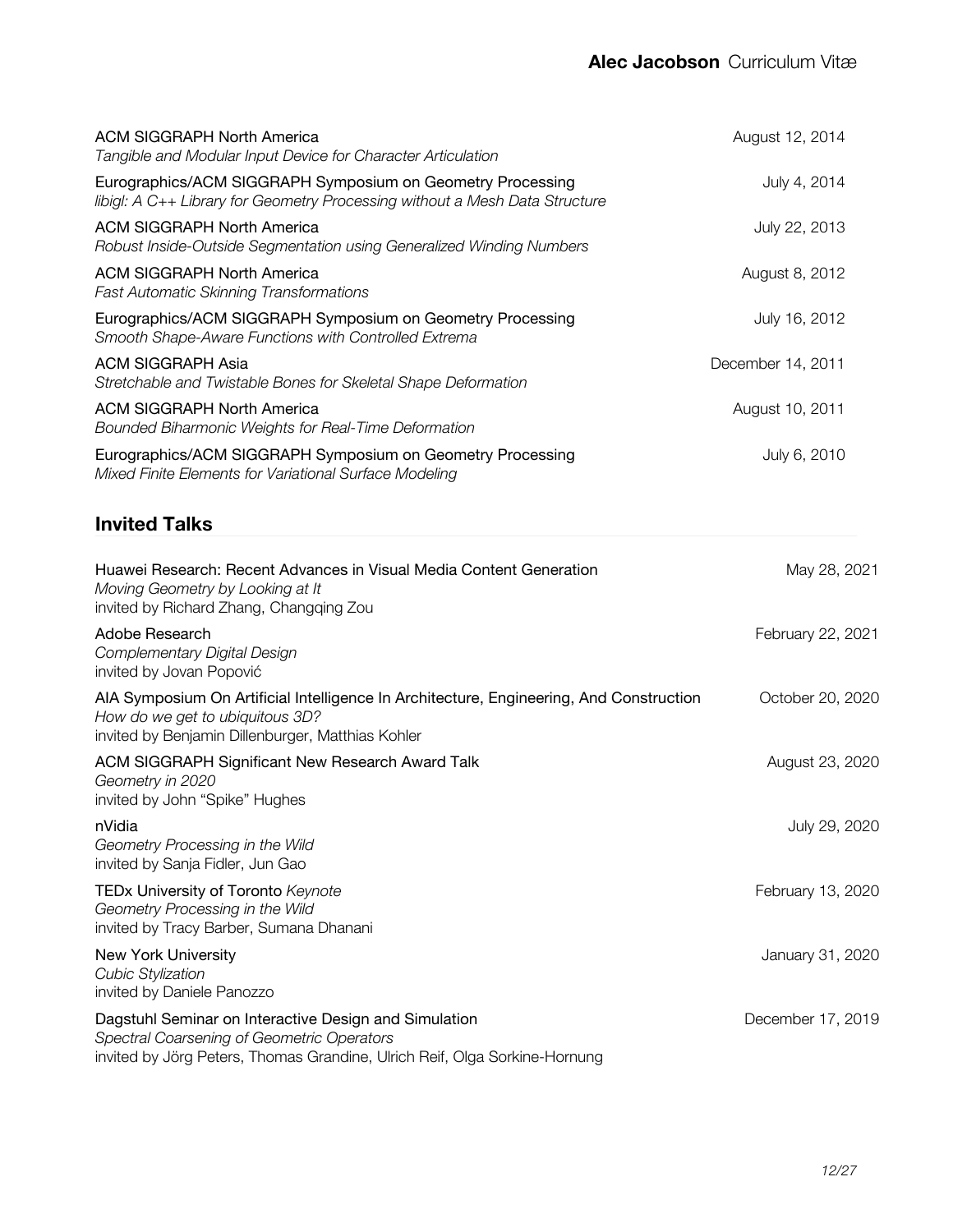| Al For Engineering Summer School<br>Geometry Processing in the Wild<br>invited by Hesam Salehipour, Mike Haley                                                                                 | August 16, 2019   |
|------------------------------------------------------------------------------------------------------------------------------------------------------------------------------------------------|-------------------|
| Beijing Film Academy<br>Geometry Processing in the Wild<br>invited by Baoquan Chen                                                                                                             | July 28, 2019     |
| Symposium on Art and A.I.<br><b>Toward Three-Dimensional Cinematography</b><br>invited by Pia Kleber, David Rokeby, Tamara Trojanowska                                                         | June 25, 2019     |
| Shape Modeling International Keynote<br>Geometry Processing in the Wild<br>invited by Giuseppe Patanè, Raphaelle Chaine                                                                        | June 21, 2019     |
| CVPR Workshop on Deep Generative Models for 3D Understanding<br>Geometry Processing in the Wild<br>invited by Xavier Snelgrove                                                                 | June 17, 2019     |
| Graphics Interface<br>Geometry Processing in the Wild<br>invited by Robert J. Teather, Andrea Tagliasacchi                                                                                     | May 30, 2019      |
| Fields Institute Workshop on Robust Geometric Algorithms for Computational Fabrication II<br>Solid Geometry Processing on Deconstructed Domains<br>invited by Daniel Hambleton                 | May 3, 2019       |
| University of Victoria<br>Geometry Processing in the Wild<br>invited by Andrea Tagliasacchi                                                                                                    | April 18, 2019    |
| University of British Columbia<br>Geometry Processing in the Wild<br>invited by Michiel van de Panne                                                                                           | April 17, 2019    |
| National Research Council Canada, Computer Science Colloquium Series<br>Geometry Processing in the Wild<br>invited by Pengcheng Xi                                                             | April 16, 2019    |
| Concordia University<br>Geometry Processing in the Wild<br>invited by Tiberiu Popa                                                                                                             | March 12, 2019    |
| Bellairs Workshop on Computer Animation<br>Moving Geometry by Looking at It<br>invited by Paul Kry                                                                                             | February 16, 2019 |
| Carnegie Mellon University, Robotics Institute Seminar<br>Geometry Processing in the Wild<br>invited by Keenan Crane                                                                           | February 8, 2019  |
| <b>CG Connect Toronto</b><br>Robust Geometry Processing: the Life Cycle of a Messy Shape<br>invited by Martin de Lasa, Laurence Cymet, and Nikola Milosevic                                    | November 27, 2018 |
| Dagstuhl Seminar on Computational Aspects of Fabrication<br>Robust Geometry Processing: the Life Cycle of a Messy Shape<br>invited by Bernd Bickel, Marc Alexa, Kristina Shea, Jessica Hodgins | October 26, 2018  |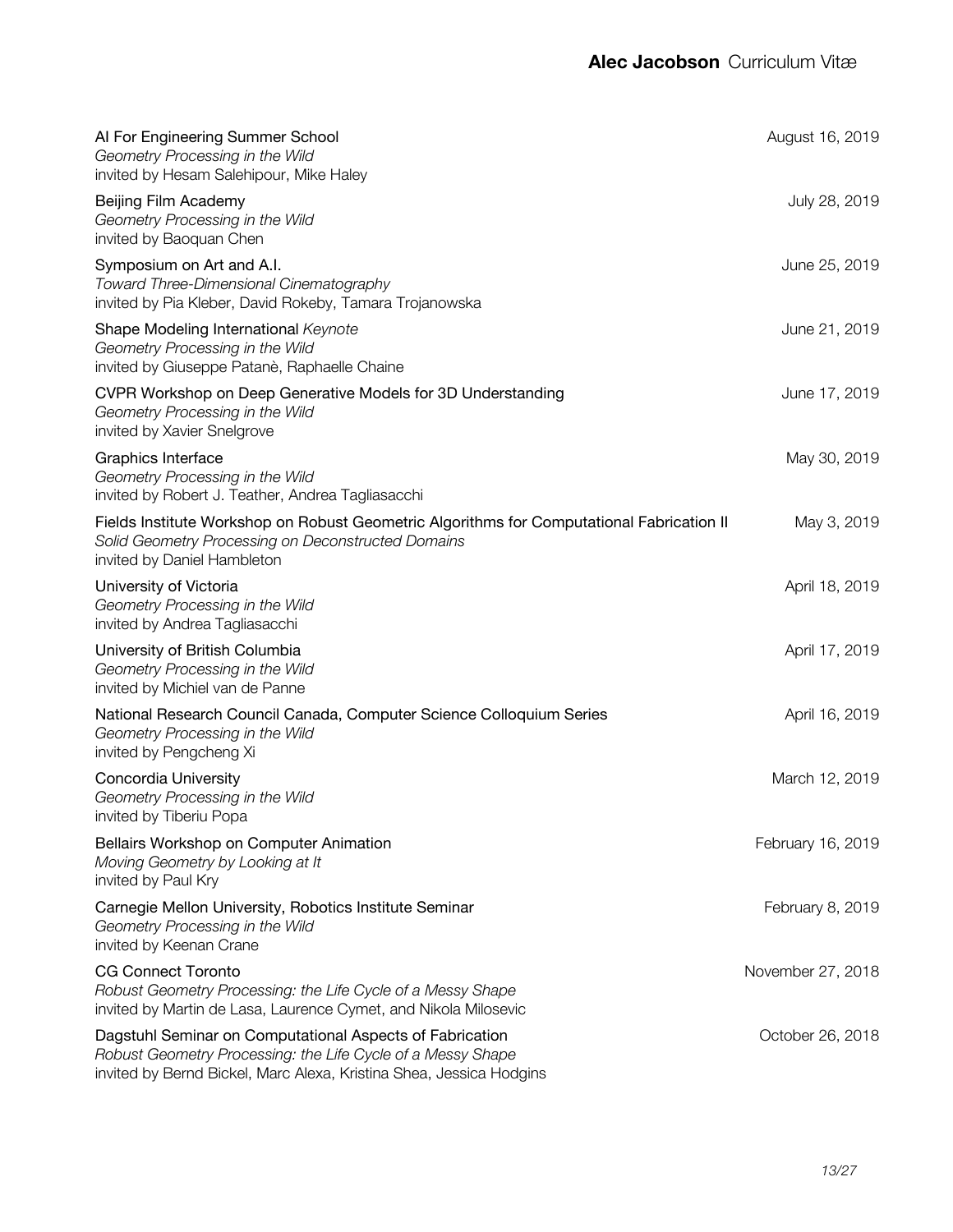| Fields Institute Workshop on Robust Geometric Algorithms for Computational Fabrication<br>Fast Winding Numbers for Soups and Clouds<br>invited by Alla Sheffer, Olga Sorkine-Hornung                           | May 1, 2018        |
|----------------------------------------------------------------------------------------------------------------------------------------------------------------------------------------------------------------|--------------------|
| George Mason University<br>Fast Winding Numbers for Soups and Clouds<br>invited by Yotam Gingold                                                                                                               | April 26, 2018     |
| Bellairs Workshop on Computer Animation<br>From Reconfigurables to Matryoshka, Optimizing Shapes and Motions over Space-Time<br>invited by Paul Kry                                                            | February 10, 2018  |
| BIRS Workshop on Geometry & Computation for Interactive Simulation<br>From Reconfigurables to Matryoshka, Optimizing Shapes and Motions over Space-Time<br>invited by Jorg Peters, Ulrich Reif, and Dinesh Pai | September 25, 2017 |
| Dagstuhl Seminar on Computational Interactivity<br><b>Human Math Interaction</b><br>invited by Xiaojun Bi, Otmar Hilliges, Takeo Igarashi, and Antti Oulasvirta                                                | June 6, 2017       |
| Graphics Interface<br>Breaking Barriers between Humans and Geometry<br>invited by Elmar Eisemann                                                                                                               | May 19, 2017       |
| University of Waterloo<br>Robust Geometry Processing for Irregularly Bounded Domains<br>invited by Christopher Batty                                                                                           | April 18, 2017     |
| Bellairs Workshop on Computer Animation<br>Robust Geometry Processing for Irregularly Bounded Domains<br>invited by Paul Kry                                                                                   | February 4, 2017   |
| <b>Toronto User Experience</b><br>Breaking Barriers between Humans and Geometry<br>invited by Daniel Wigdor                                                                                                    | October 25, 2016   |
| <b>Cornell University</b><br>Breaking Barriers between Humans and Geometry<br>invited by Steve Marschner                                                                                                       | March 22, 2016     |
| Adobe Research<br>Breaking Barriers between Humans and Geometry<br>invited by David Salesin                                                                                                                    | March 14, 2016     |
| <b>Purdue University</b><br>Breaking Barriers between Humans and Geometry<br>invited by Voicu Popescu                                                                                                          | March 10, 2016     |
| University of Toronto<br>Breaking Barriers between Humans and Geometry<br>invited by Karan Singh                                                                                                               | March 7, 2016      |
| University of Southern California<br>Breaking Barriers between Humans and Geometry<br>invited by Jernej Barbič                                                                                                 | February 18, 2016  |
| <b>UC Riverside</b><br>Breaking Barriers between Humans and Geometry<br>invited by K. K. Ramakrishnan                                                                                                          | February 10, 2016  |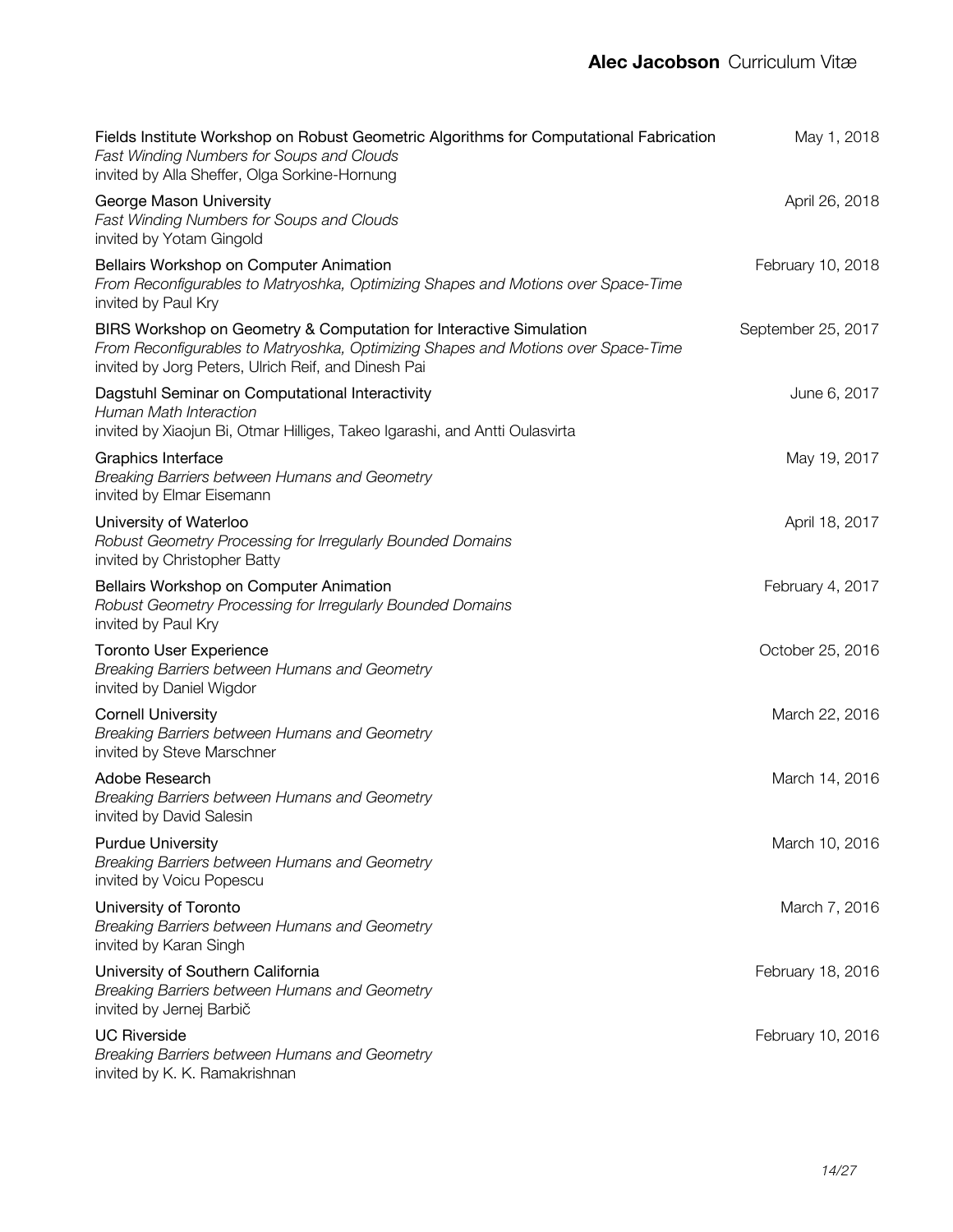| University of Tokyo<br>Breaking Barriers between Humans and Geometry<br>invited by Takeo Igarashi                                                                                             | October 30, 2015   |
|-----------------------------------------------------------------------------------------------------------------------------------------------------------------------------------------------|--------------------|
| Geometry Workshop in Seggau<br><b>Nested Cages</b><br>invited by Alexander I. Bobenko, Helmut Pottmann, and Johannes Wallner                                                                  | July 12, 2015      |
| Oberwolfach Discrete Differential Geometry Workshop<br><b>Nested Cages</b><br>invited by Alexander I. Bobenko, Richard Kenyon and Peter Schröder                                              | March 5, 2015      |
| City University of Hong Kong<br>From Model to Motion<br>invited by Hongbo Fu                                                                                                                  | December 9, 2014   |
| Visual Effects Society, London<br>Tangible and Modular Input Device for Character Articulation<br>invited by Ean Carr                                                                         | September 17, 2014 |
| Double Negative, London<br>Tangible and Modular Input Device for Character Articulation<br>invited by Ean Carr                                                                                | September 17, 2014 |
| Polytechnic Institute of New York University<br>Tangible and Modular Input Device for Character Articulation<br>invited by Andy Nealen                                                        | August 1, 2014     |
| George Mason University<br>Robust Inside-Outside Segmentation using Generalized Winding Numbers<br>invited by Yotam Gingold                                                                   | July 19, 2013      |
| <b>New York University</b><br>Robust Inside-Outside Segmentation using Generalized Winding Numbers<br>invited by Qingnan Zhou                                                                 | June 25, 2013      |
| <b>CVGC Seminar Series, Columbia University</b><br>Algorithms and Interfaces for Real-Time Deformation of 2D and 3D Shapes<br>invited by Eitan Grinspun                                       | June 18, 2013      |
| Max-Planck-Institut für Informatik, Saarbrücken<br>Achieving High-quality Shape Deformation in Real Time<br>invited by Tino Weinkauf                                                          | February 26, 2013  |
| Workshop on Computer Graphics and Emerging Technology,<br>Shenzhen Institutes of Advanced Technology<br>Achieving High-quality Shape Deformation in Real Time<br>invited by Baoquan Chen      | November 26, 2012  |
| New York University<br><b>Fast Automatic Skinning Transformations</b><br>invited by Denis Zorin                                                                                               | July 31, 2012      |
| NSF Workshop on Barycentric Coordinates<br>in Geometry Processing and Finite/Boundary Element Methods<br>High-quality Weight Functions via Constrained Optimization<br>invited by Kai Hormann | July 25, 2012      |
| Freie Universität                                                                                                                                                                             | June 22, 2012      |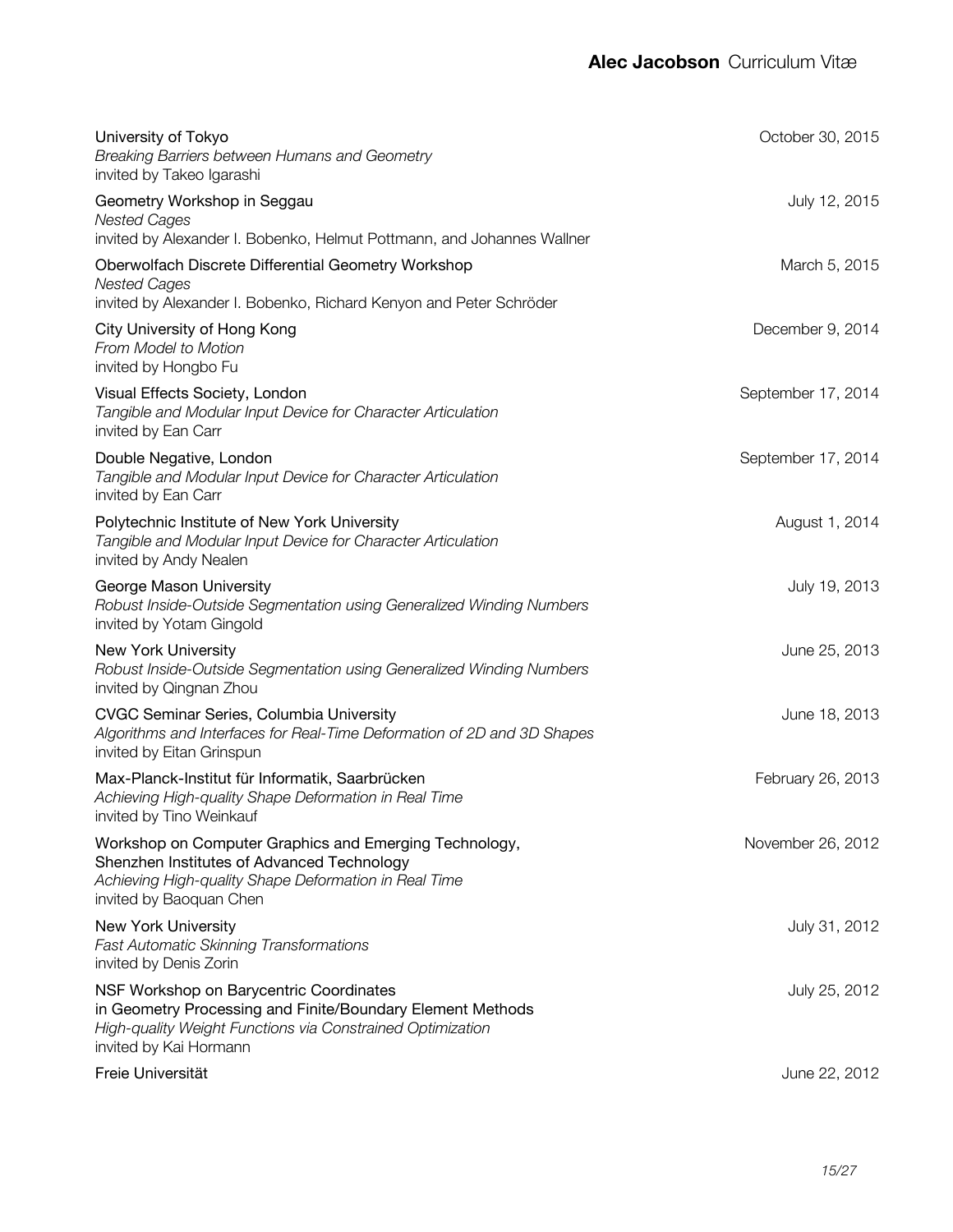| High-quality Weight Functions via Constrained Optimization<br>invited by Konrad Polthier                                                         |                   |
|--------------------------------------------------------------------------------------------------------------------------------------------------|-------------------|
| SIGGRAPH Tokyo (teleconference)<br>Stretchable, Twistable Bones for Skeletal Shape Deformation<br>invited by Jun Saito                           | February 24, 2012 |
| LiberoVision, Zurich<br>Real-time Shape Deformation:<br>Bounded Biharmonic Weights and Stretchable, Twistable Bones<br>invited by Remo Ziegler   | February 2, 2012  |
| <b>DISI University of Genoa</b><br>Real-time Deformation: Bounded Biharmonic Weights and Stretchable, Twistable Bones<br>invited by Enrico Puppo | June 27, 2011     |
| ETH Zurich-Disney Research Zurich Tech Talk<br>Mixed Finite Elements for Variational Surface Modeling<br>invited by Alexander Hornung            | October 20, 2010  |

## **Panels**

| Huawei Research: Recent Advances in Visual Media Content Generation<br>invited by Richard Zhang, Changqing Zou                               | May 28, 2021      |
|----------------------------------------------------------------------------------------------------------------------------------------------|-------------------|
| AIA Symposium On Artificial Intelligence In Architecture, Engineering, And Construction<br>invited by Benjamin Dillenburger, Matthias Kohler | October 20, 2020  |
| Mitacs Panel Discussion Session<br>invited by Monica Caverson                                                                                | November 13, 2019 |
| Beijing Film Academy<br>invited by Baoquan Chen                                                                                              | July 28, 2019     |
| Fields CQAM Launch<br>invited by Huaxiong Huang                                                                                              | June 28, 2018     |

## **Teaching**

|      | 2022 Computer Graphics<br>University of Toronto                                   | Instructor |
|------|-----------------------------------------------------------------------------------|------------|
| 2020 | Geometry Processing<br>University of Toronto                                      | Instructor |
|      | 2020 Seminar in Geometry and Animation<br>University of Toronto                   | Instructor |
|      | 2019 Seminar in Geometry and Animation<br>University of Toronto                   | Instructor |
|      | 2016–2019 Computer Graphics<br>University of Toronto<br>Designed novel curriculum | Instructor |
|      | 2017–2018 Geometry Processing                                                     | Instructor |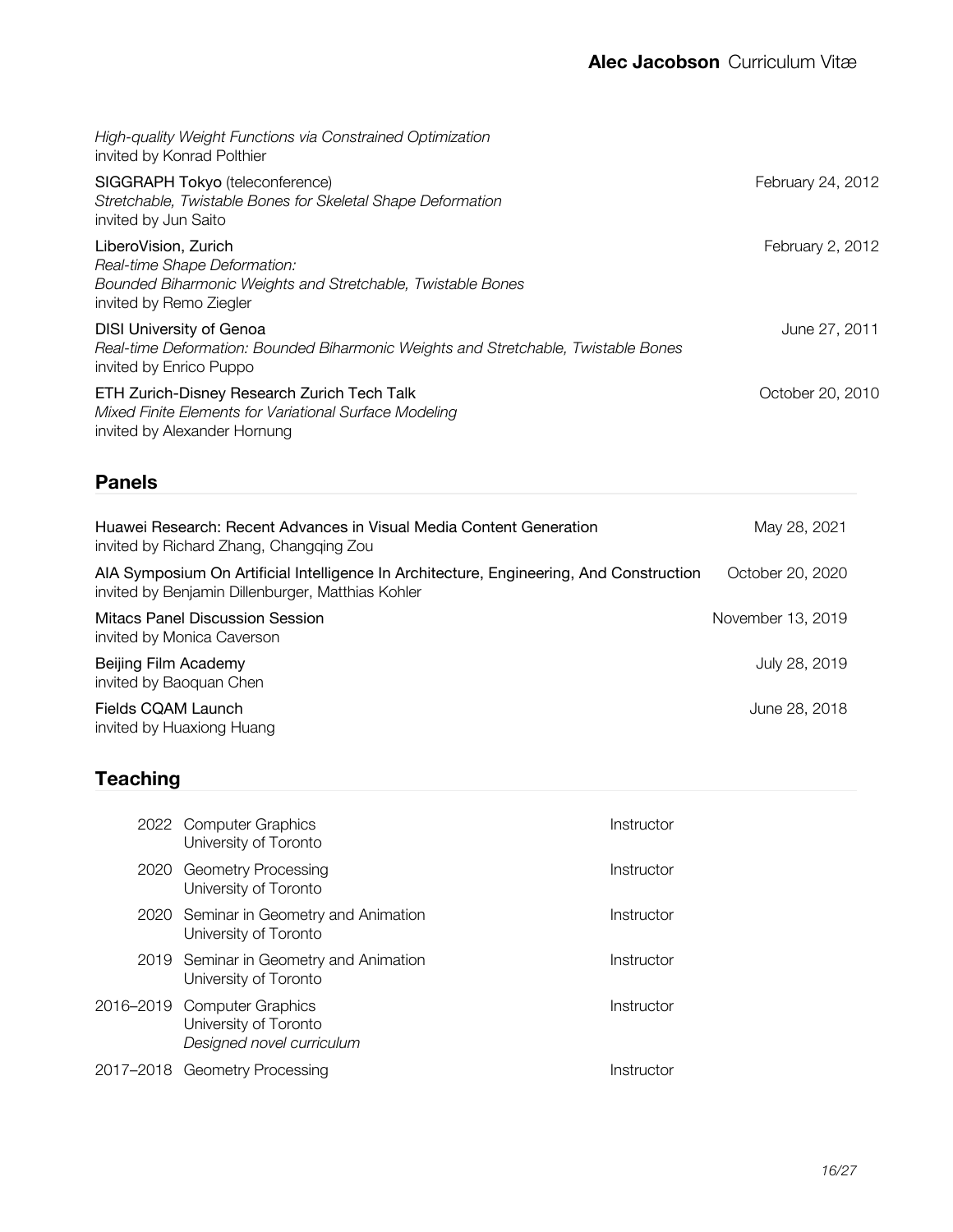| University of Toronto<br>Designed novel curriculum                                                           |                 |
|--------------------------------------------------------------------------------------------------------------|-----------------|
| 2015 Seminar in Geometry and Animation<br>Columbia University<br>Designed novel curriculum                   | Co-instructor   |
| 2013 Advanced Topics in Visual Computing<br>FTH Zurich                                                       | Co-instructor   |
| 2011–2013 Computer Graphics<br>FTH 7urich                                                                    | Assistant       |
| 2008–2009 America Counts Math Intervention<br>Clinton Public Middle School for Artists and Writers, New York | Student teacher |

# **Advising**

| Teemu Tyni<br>Postdoc Fellow, University of Toronto          | 2021-present |  |
|--------------------------------------------------------------|--------------|--|
| Nicholas Sharp<br>Postdoc Fellow, University of Toronto      | 2021-present |  |
| Selena Ling<br>PhD candidate, University of Toronto          | 2021-present |  |
| Aravind Ramakrishnan<br>PhD candidate, University of Toronto | 2021-present |  |
| Towaki Takikawa<br>PhD candidate, University of Toronto      | 2020-present |  |
| Otman Benchekroun<br>MSc candidate, University of Toronto    | 2020-present |  |
| Seungbae Bang<br>Postdoc Fellow, University of Toronto       | 2019-present |  |
| Silvia Sellán<br>PhD candidate, University of Toronto        | 2019-present |  |
| Risa Ulinski<br>PhD candidate, University of Toronto         | 2019-present |  |
| Hsueh-Ti Derek Liu<br>PhD candidate, University of Toronto   | 2017-present |  |
| Sarah Kushner<br>PhD candidate, University of Toronto        | 2017-present |  |
| Josh Holinaty<br>MSc candidate, University of Toronto        | 2019-2021    |  |
| <b>Thomas Davies</b><br>MSc candidate, University of Toronto | 2019-2021    |  |
| Junrui Xu<br>MScAC, University of Toronto                    | 2019         |  |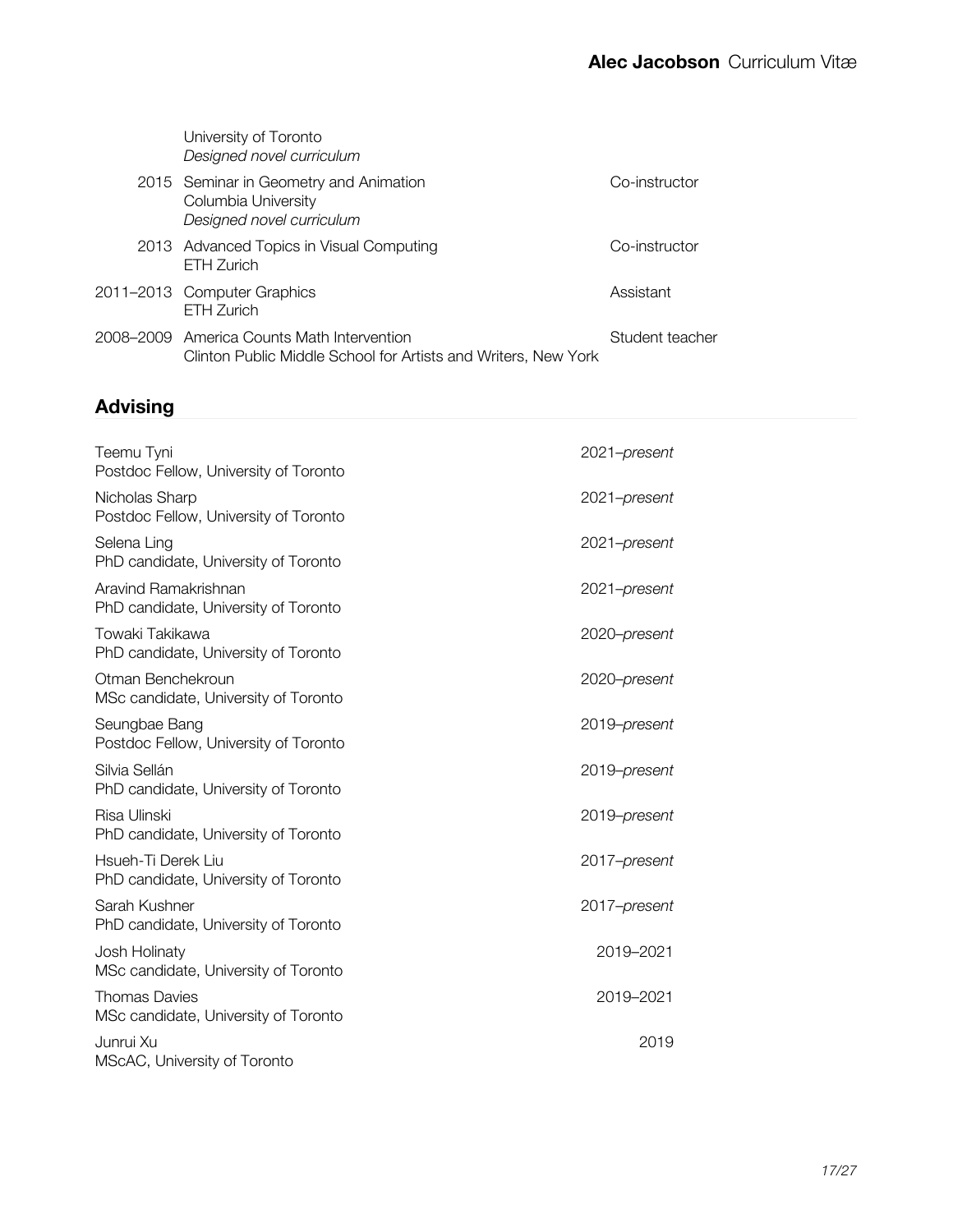| next stop: RockMass                                                                                                                           |           |
|-----------------------------------------------------------------------------------------------------------------------------------------------|-----------|
| Etienne Corman<br>Postdoc Fellow, University of Toronto<br>next stop: faculty position, CNRS                                                  | 2018-2019 |
| Changjian Li<br>visiting PhD candidate, University of Hong Kong                                                                               | 2018-2019 |
| Aditya Sanghi<br>MScAC, University of Toronto<br>next stop: Autodesk                                                                          | 2018      |
| Gavin Barill<br>MSc, University of Toronto<br>next stop: PhD candidate McGill Unversity, Mathematics                                          | 2017-2019 |
| Lawson Fulton<br>MSc, University of Toronto<br>next stop: software engineer at MESH Inc.                                                      | 2017-2019 |
| Timothy Jeruzalski<br>MSc, University of Toronto<br>next stop: PhD candidate at University of Toronto                                         | 2016-2018 |
| Leonardo Koller Sacht<br>visiting PhD student from IMPA, ETH Zurich<br>next stop: adjunct professor at Universidade Federal de Santa Catarina | 2012-2014 |
| <b>Stefan Messmer</b><br>MS, ETH Zurich<br>next stop: senior software engineer at MP Technology                                               | 2013-2014 |
| Dingzeyu Li<br>visiting BA student from HKUST, ETH Zurich<br>next stop: PhD candidate at Columbia University                                  | 2012-2013 |
| <b>Christian Schulz</b><br>MS, ETH Zurich<br>next stop: PhD candidate at ETH Zurich                                                           | 2012      |
| David Meier<br>MS, ETH Zurich<br>next stop: software engineer at LiberoVision                                                                 | 2012      |
| <b>Oliver Glauser</b><br>MS, ETH Zurich<br>next stop: PhD candidate at ETH Zurich                                                             | 2011-2012 |
| Yang Song<br>MA, New York University<br>next stop: PhD candidate at University of Utah                                                        | 2010-2011 |

## **Undergraduates and summer students**

| Eris Zhang            |  |
|-----------------------|--|
| University of Toronto |  |

2019–2021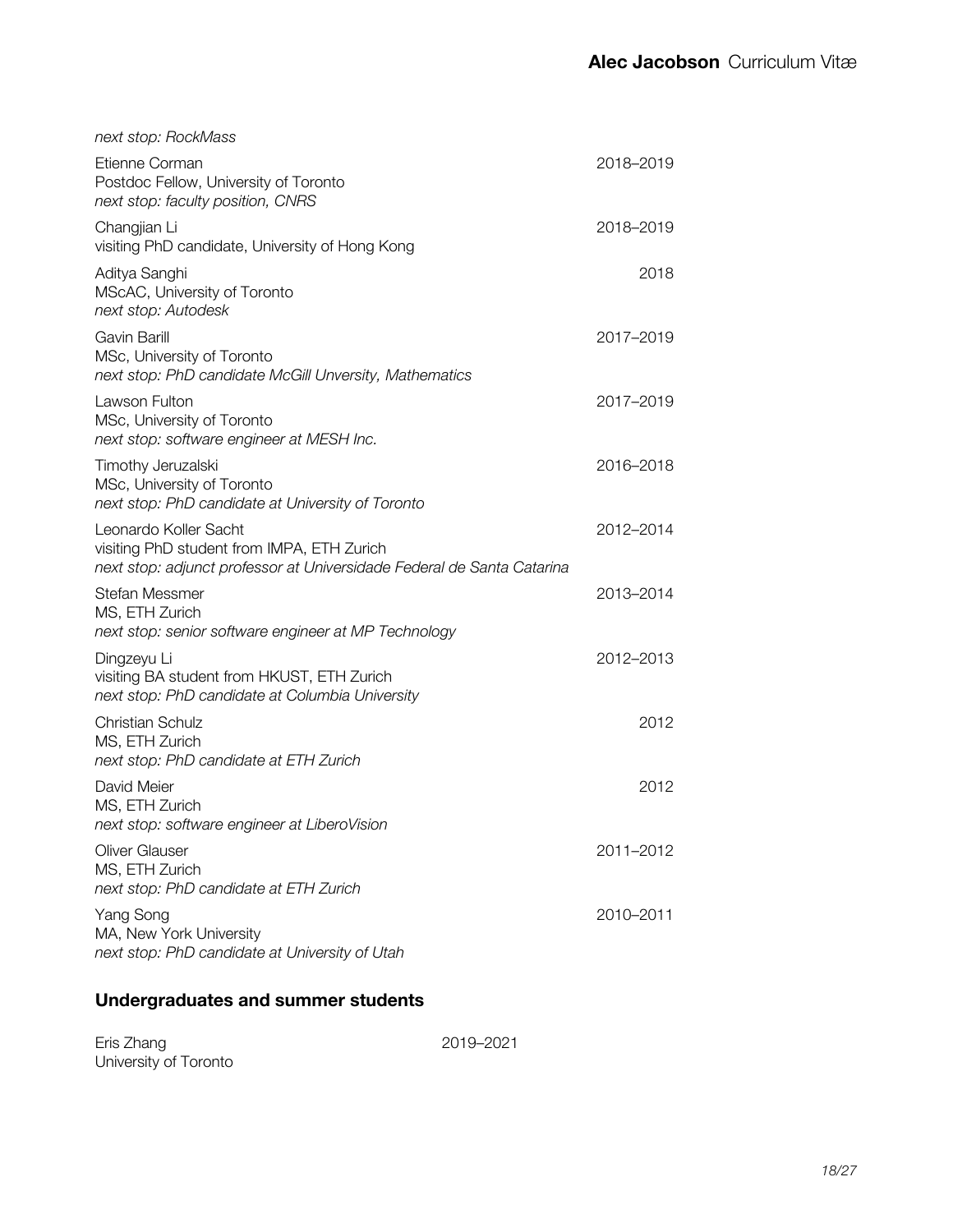| Seyed Alireza Fatemi Jahromi<br><b>Sharif University of Technology</b>                                                   | 2021-2021 |
|--------------------------------------------------------------------------------------------------------------------------|-----------|
| Zoë Marschner<br>Massachusetts Institute of Technology                                                                   | 2021-2021 |
| Charles Bullingham<br>University of Toronto                                                                              | 2021-2021 |
| Junda Zhao<br>University of Toronto                                                                                      | 2021-2021 |
| Jennifer Guo<br>University of Toronto                                                                                    | 2021-2021 |
| Jacob Ridgeway<br>University of Toronto                                                                                  | 2021-2021 |
| Aditya Chetan<br><b>IIIT Delhi</b>                                                                                       | 2021-2021 |
| Andrew Wang<br>University of Toronto                                                                                     | 2020-2021 |
| Xiaochun Tong<br>University of Toronto                                                                                   | 2020-2021 |
| Letícia Matos de Silva<br>University of California Los Angeles, visiting<br>Fields Undergraduate Summer Research Program | 2020-2021 |
| Jack Luong<br>California State University, Fresno visiting<br>Fields Undergraduate Summer Research Program               | 2020-2021 |
| Yuchuan Yang<br>University of California Los Angeles, visiting<br>Fields Undergraduate Summer Research Program           | 2020-2021 |
| Aravind Ramakrishnan<br>University of Maryland, visiting<br>Fields Undergraduate Summer Research Program                 | 2020-2021 |
| Cindy Zhu<br>Unionville High School, visiting                                                                            | 2019-2020 |
| Nanik Adnani<br>Monarch Park Collegiate Institute visiting                                                               | 2019      |
| Silvia Sellán<br>University of Oviedo, visiting<br>Fields Undergraduate Summer Research Program                          | 2018      |
| Jacob Kesten<br>Rice University, visiting<br>Fields Undergraduate Summer Research Program                                | 2018      |
| Ang Yan Sheng<br>National University of Singapore, visiting<br>Fields Undergraduate Summer Research Program              | 2018      |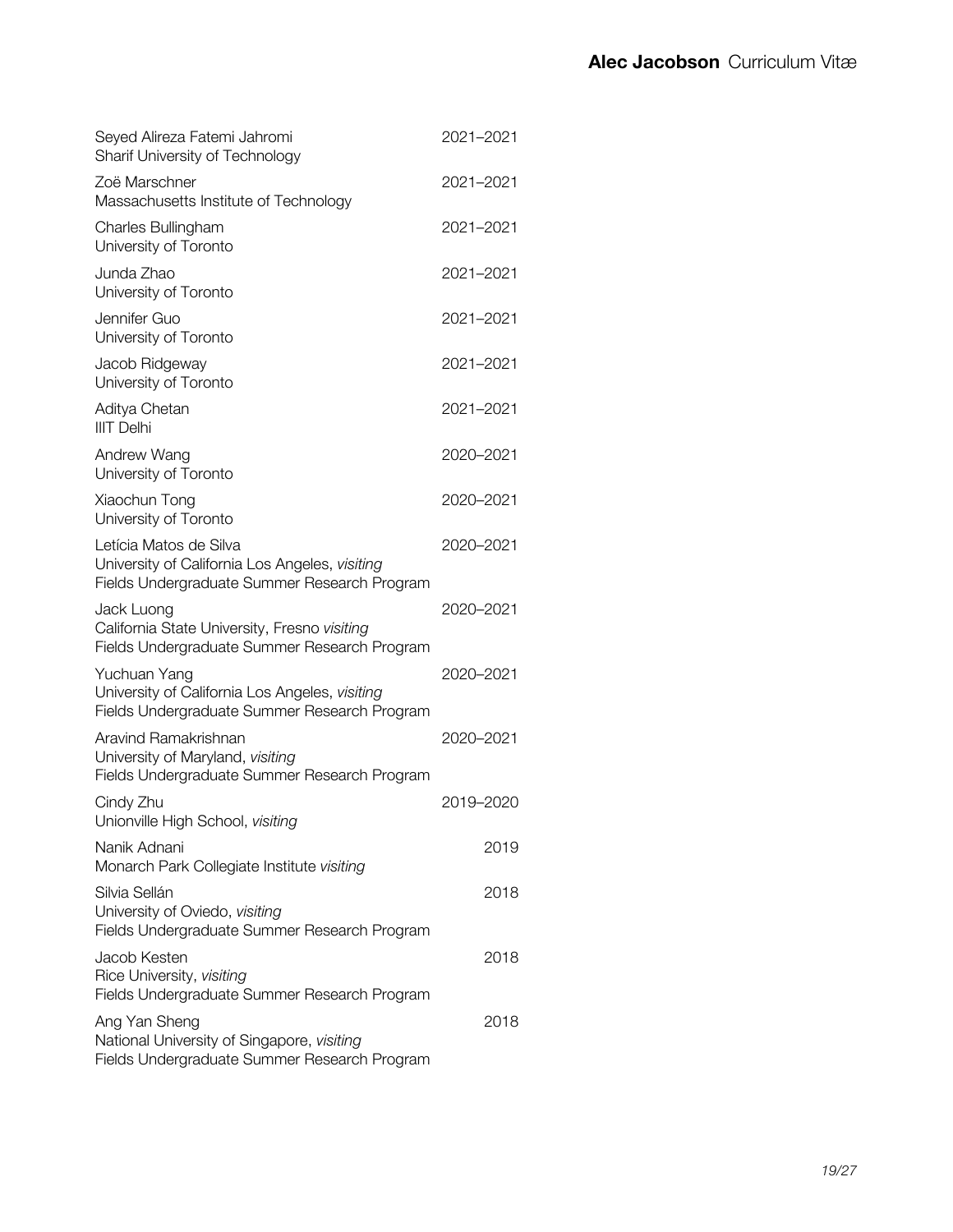| 2018      |
|-----------|
| 2018      |
| 2017-2018 |
| 2017      |
| 2017      |
| 2017      |
| 2017      |
| 2017      |
| 2017      |
| 2017      |
| 2016      |
| 2015      |
| 2015      |
|           |

## **Doctoral Committee**

| Jonas Zehnder<br>Université de Montréal<br>Quasi Second-Order Methods for PDE-Constrained Forward and Inverse Problems | 2021           |
|------------------------------------------------------------------------------------------------------------------------|----------------|
| Rahul Arora<br>University of Toronto<br>Creative Visual Expression in Immersive 3D Environments                        | July 19, 2021  |
| <b>Baptiste Angles</b><br>University of Victoria<br>Geometric Modeling with Primitives                                 | April 18, 2019 |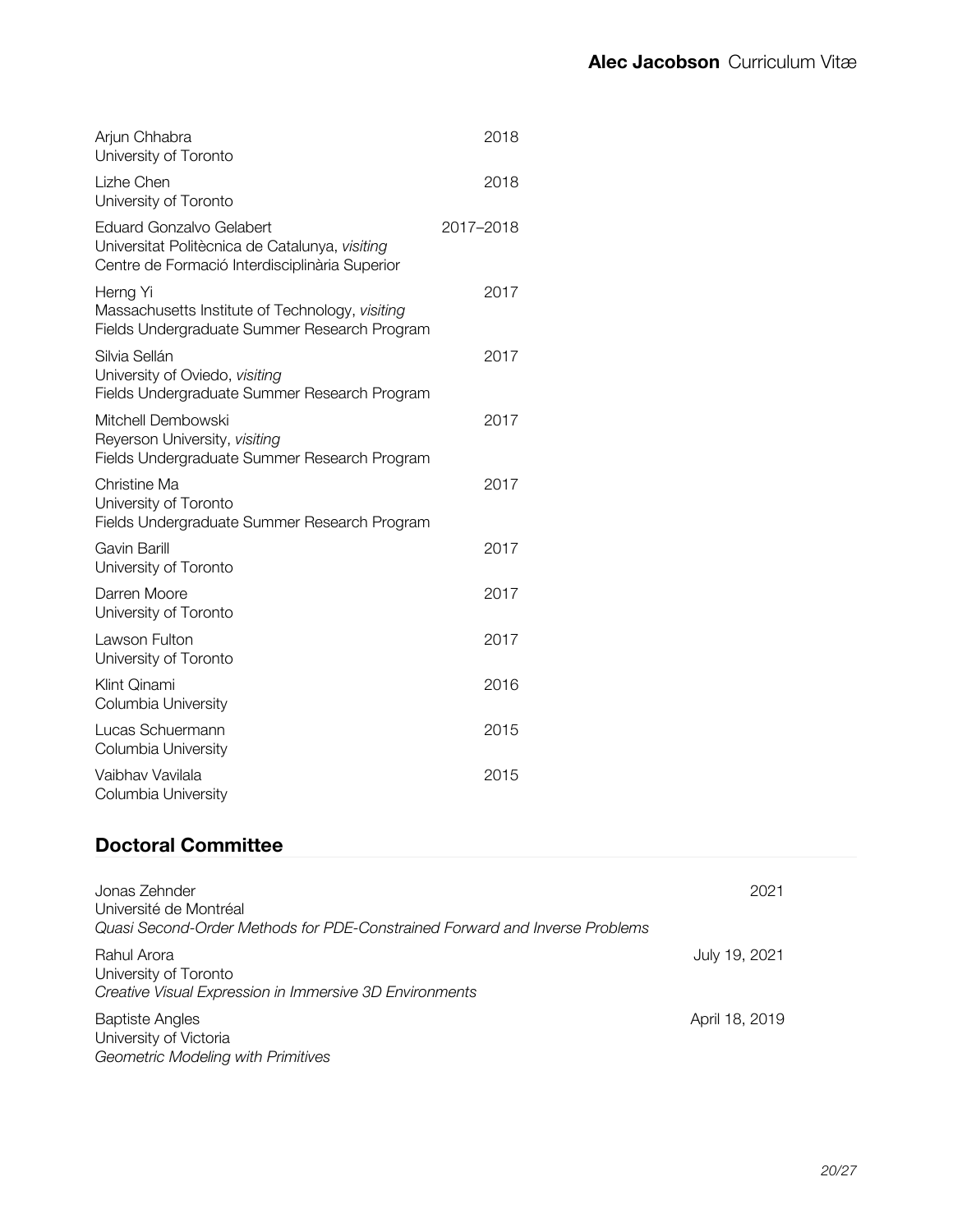Songrun Liu George Mason University *Openning Up New Possibilities Of Linear Blend Skinning*

Akash Garg Columbia University *Interactive, Computation Assisted Design Tools* April 27, 2018

February 13, 2017

## **Editorial Posts, Workshop Organizing, Program Chairing**

Early Career Researcher Award Chair, *CHCCS Graphics Interface*, 2021–2022 Editor in Chief Search Committee Member, *ACM Transactions on Graphics*, 2021 General Chair, *Symposium on Geometry Processing*, 2021 Associate Editor, *ACM TOG*, 2020–*present* Associate Editor, *Computer Graphics Forum*, 2021–*present* Program Chair, *Pacific Graphics*, 2020 Program Chair, *Symposium on Geometry Processing*, 2020 Program Chair, *Graphics Interface*, 2020 Organizer, Fields Institute *libigl Hackathon* (postponed due to COVID–19 pandemic), 2020 Software & Dataset Awards Chair, *Symposium on Geometry Processing*, 2019–2020 Organizer, Fields Institute *Workshop on Robust Geometric Algorithms for Computational Fabrication*, 2019 Graduate School Chair, *Symposium on Geometry Processing*, 2018 Organizer, *Fields Institute Workshop on Robust Geometric Algorithms for Computational Fabrication*, 2018 Associate Editor, *Computers & Graphics*, 2017–2020 Posters Chair, *Pacific Graphics*, 2017

### **Conference Program Committees**

ACM SIGGRAPH North America, 2017, 2018, 2020 ACM SIGGRAPH Asia, 2019, 2021, 2022 ACM SIGGRAPH North America Conflict of Interest Coordinator, 2019 ACM SIGGRAPH Asia Doctoral Consortium Committee, 2018 ACM SIGGRAPH Asia Courses, 2015 ACM SIGGRAPH Asia Technical Briefs & Posters, 2016, 2017, 2018 CAD/Graphics, 2015 CVPR Workshop on Learning 3D Generative Models, 2020 Eurographics, 2017, 2018 Eurographics Short Papers, 2012, 2013, 2014 Geometric Modeling and Processing, 2014, 2015, 2016, 2017 Graphics Interface, 2017 International Conference on 3D Vision (3DV), 2015, 2016, 2017 Pacific Graphics, 2014, 2015, 2016, 2017, 2019 Shape Modeling International, 2016, 2018, 2019 Shape Modeling International – Fabrication and Sculpting Event (FASE), 2019 Symposium on Computer Animation, 2015, 2016, 2017, 2018, 2020 Symposium on Computational Fabrication, 2017 Symposium on Geometry Processing, 2013, 2014, 2015, 2016, 2017, 2018, 2019, 2021 Symposium on Geometry Processing Reproducibility Stamp, 2016 Replicability Stamp, 2017, 2018, 2019, 2020, 2021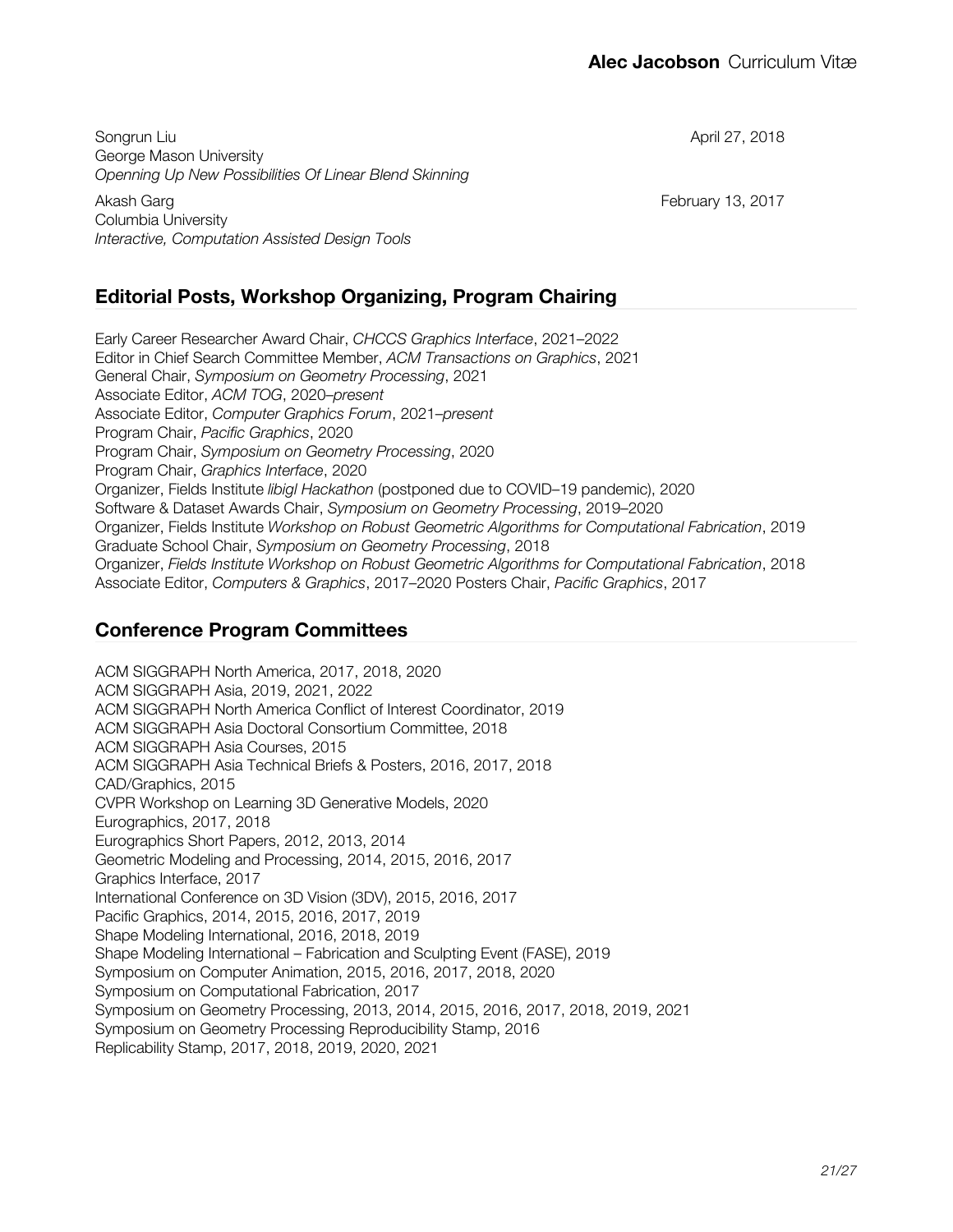### **Awards Committees**

Pacific Graphics Awards, 2019 Symposium on Geometry Processing Software Award, 2017, 2018, 2019 Symposium on Geometry Processing Dataset Award, 2018

### **Conference Session Chairing**

ACM SIGGRAPH North America, 2017, 2018, 2019, 2020 ACM SIGGRAPH Asia, 2018, 2019 ACM SIGGRAPH Asia Technical Briefs, 2017 Eurographics, 2017 Graphics Interface, 2017, 2018, 2019 Pacific Graphics, 2019 Symposium on Geometry Processing, 2015, 2016, 2017, 2019 TEDxUofTSalon, 2017 Tristate Workshop on Imaging and Graphics, 2015

### **Funding Referee Service**

New Frontiers in Research Fund Exploration, Multidisciplinary Review Panel, 2021 Fields Undergraduate Research Summer Program, Committee 2019 United States-Israel Binational Science Foundation Israeli Science Foundation Mitacs Accelerate NSERC Discovery SNF Early PostDoc.Mobility Fellowship

### **Referee Service**

ACM SIGGRAPH North America ACM SIGGRAPH Asia ACM SIGGRAPH Asia Courses ACM SIGCHI ACM Transactions and Graphics ACM Transactions on Spatial Algorithms and Systems CAD/Graphics CVPR Conference on Computer Vision and Pattern Recognition CVPR Learning 3D Generative Models Workshop Computer Aided Geometric Design Computer Graphics Forum Computers and Graphics ECCV European Conference on Computer Vision Engineering with Computers **Eurographics** Eurographics Short Papers Geometric Modeling and Processing Graphical Models Graphics Interface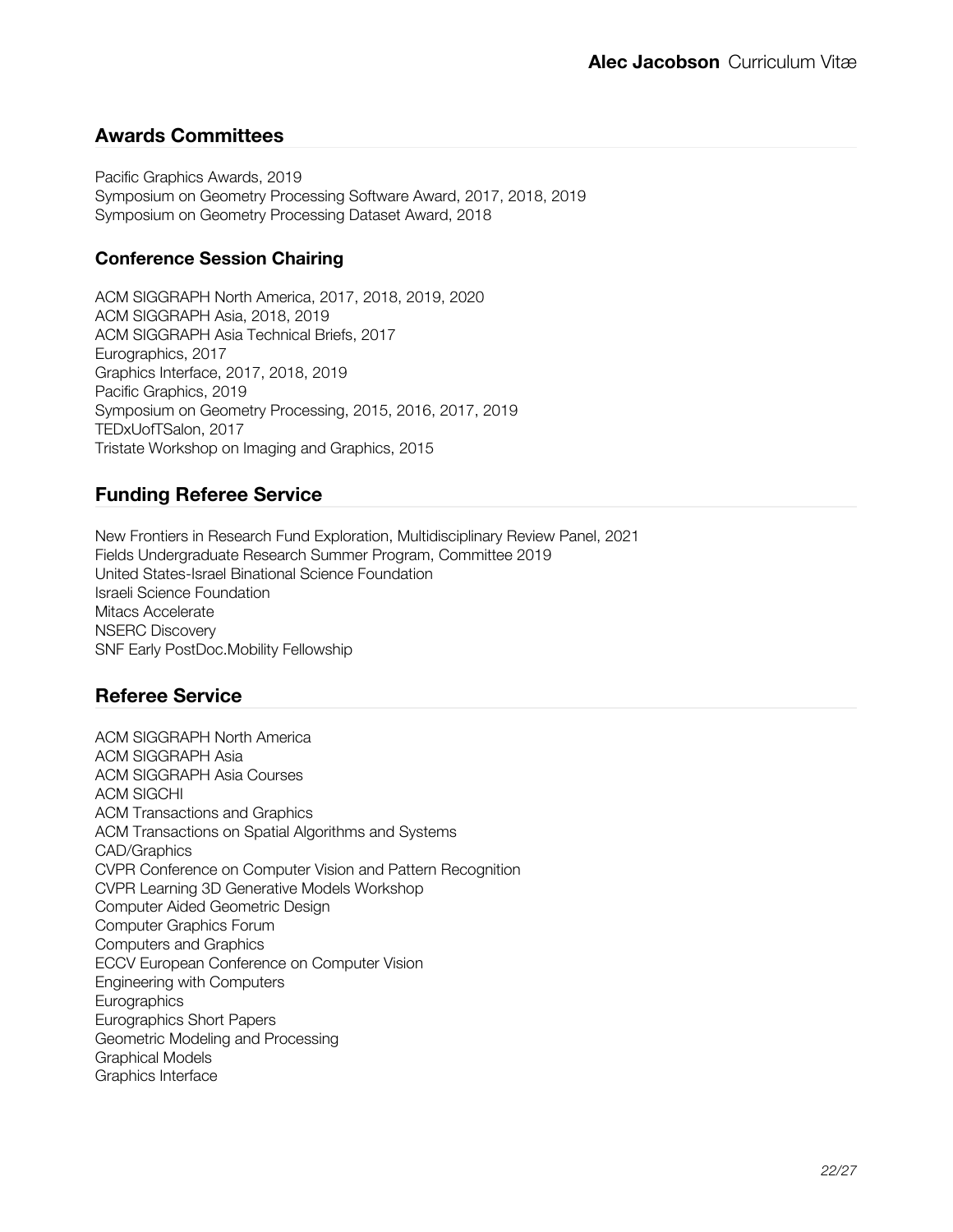IEEE Computer Graphics and Applications IEEE Transactions on Visualization and Computer Graphics IEEE Transactions on Pattern Analysis and Machine Intelligence IEEE Robotics & Automation Letters ICLR ICML, *Expert Reviewer* International Conference on 3D Vision (3DV) International Journal of Computer Vision International Journal for Numerical Methods in Engineering Journal of Computer Graphics Techniques Journal of Graphics Tools Mathematical Geosciences **NeurIPS** Pacific Graphics SIAM Journal of Imaging Sciences SIBGRAPI Conference on Graphics, Patterns and Images Shape Modeling International Symposium on Computer Animation Symposium on Computational Fabrication Symposium on Geometry Processing TEI ACM Conference on Tangible, Embedded and Embodied Interactions UIST ACM Symposium on User Interface Software and Technology

### **Service**

Toronto Geometry Colloquium, *Advisor* University of Toronto, Computer Graphics Club, *Faculty Coordinator*

## **Visitors I have hosted**

| James Jacobs<br>Ziva Dynamics<br>Physically based Character Simulation and Articulation for Games and Film             | February 24, 2020 |
|------------------------------------------------------------------------------------------------------------------------|-------------------|
| Herng Yi Cheng<br>University of Toronto, Mathematics<br>Tackling electoral manipulation with geometry and graph theory | January 29, 2020  |
| Adrian Butscher<br>Autodesk Research<br>Demystifying Topology Optimization                                             | December 12, 2019 |
| Changxi Zheng<br>Columbia University<br>Computational Design for Bridging Physical and Digital Worlds                  | December 3, 2019  |
| Michal Edelstein<br>Technion<br>Automatic Non-Isometric Shape Correspondence using a Genetic Algorithm                 | November 6, 2019  |
| Seungbae Bang<br>KAIST                                                                                                 | October 9, 2019   |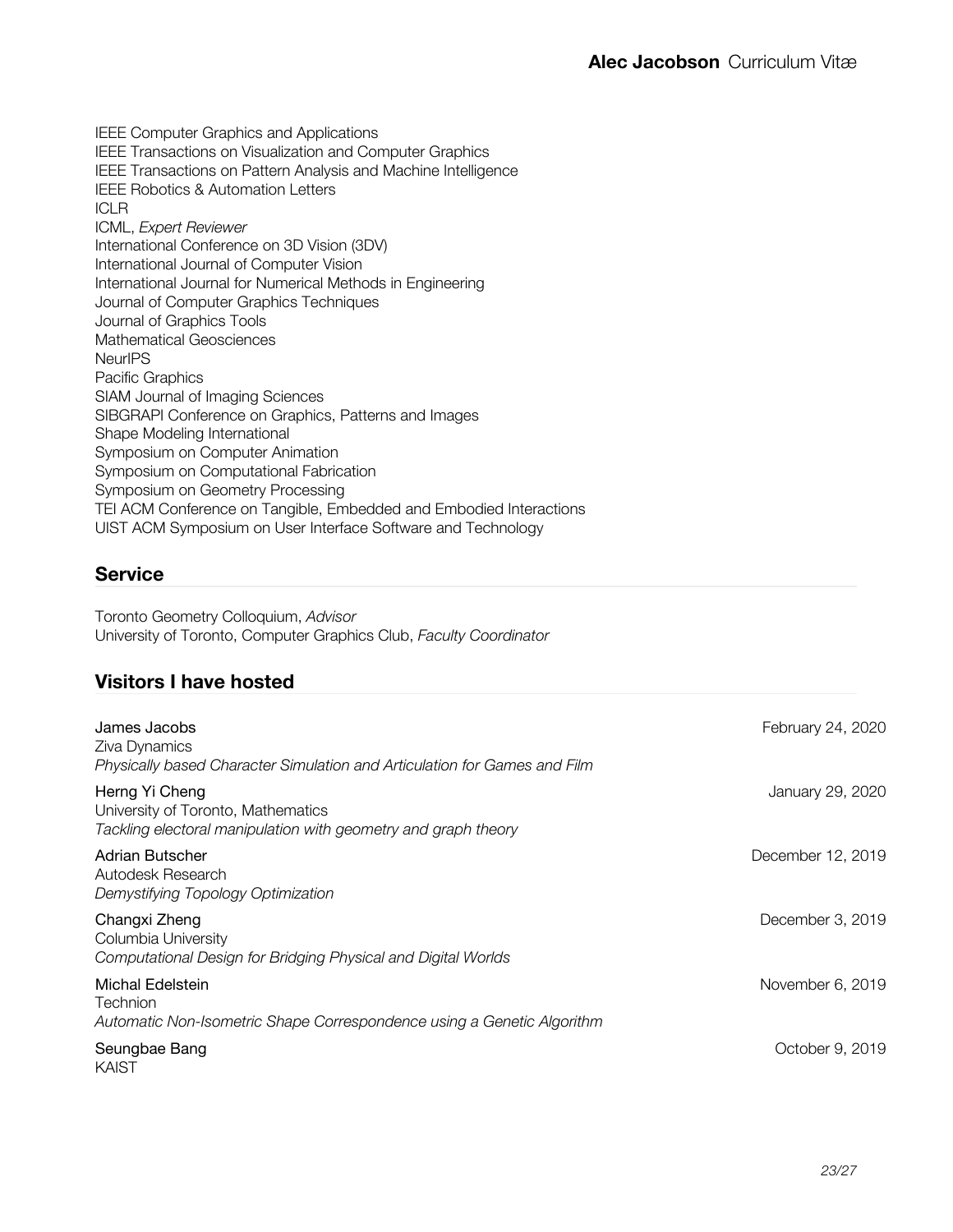| Breathing life into digital characters                                                                                                                            |                    |
|-------------------------------------------------------------------------------------------------------------------------------------------------------------------|--------------------|
| Mirela Ben Chen<br>Technion                                                                                                                                       | September 18, 2019 |
| Chebyshev Nets from Commuting PolyVector Fields                                                                                                                   |                    |
| <b>Francis Williams</b><br>New York University<br>Geometric Priors of Feedfoward ReLU Networks                                                                    | August 12, 2019    |
| Thomas Lumpe<br>ETH Zurich<br>4D Printing in Engineering Design Research: Materials, Methods, and Applications                                                    | August 7, 2019     |
| Dale Hayward<br>See Creatures Films<br>Bone Mother: The Challenges of Making an Indie 3D-Printed Film                                                             | July 22, 2019      |
| <b>Brady Peters</b><br>University of Toronto, Daniels Faculty of Architecture<br>Computer-generated Architecture: The Smithsonian Courtyard                       | May 16, 2019       |
| Eitan Grinspun<br>Columbia University<br>A Geometric Perspective on Computing Motion                                                                              | May 14, 2019       |
| Yotam Gingold<br>George Mason University<br>Color, Geometry, and Time-Lapse Painting                                                                              | May 6, 2019        |
| Yu Zou<br>University of Toronto, Materials Science and Engineering<br>Additive manufacturing and mechanical properties of metallic materials across length scales | April 4, 2019      |
| Maria Yablonina<br>University of Stuttgart<br>Task-Specific Architecture Machines                                                                                 | April 1, 2019      |
| Marc Alexa<br><b>TU Berlin</b><br><b>Conforming Regular Triangulations</b>                                                                                        | February 28, 2019  |
| Andrea Tagliasacchi<br>Google<br>Capture, Tracking, and Compression of 4D Geometry                                                                                | January 31, 2019   |
| Changjian Li<br>The University of Hong Kong<br>BendSketch: Modeling Freeform Surfaces Through 2D Sketching                                                        | September 13, 2018 |
| Yixin Hu<br>New York University<br>Tetrahedral Meshing in the Wild                                                                                                | August, 9, 2018    |
| <b>Oded Stein</b><br>Columbia University<br>Natural Boundary Conditions for Smoothing in Geometry Processing                                                      | April 6, 2018      |
| Morgan McGuire                                                                                                                                                    | December 14, 2017  |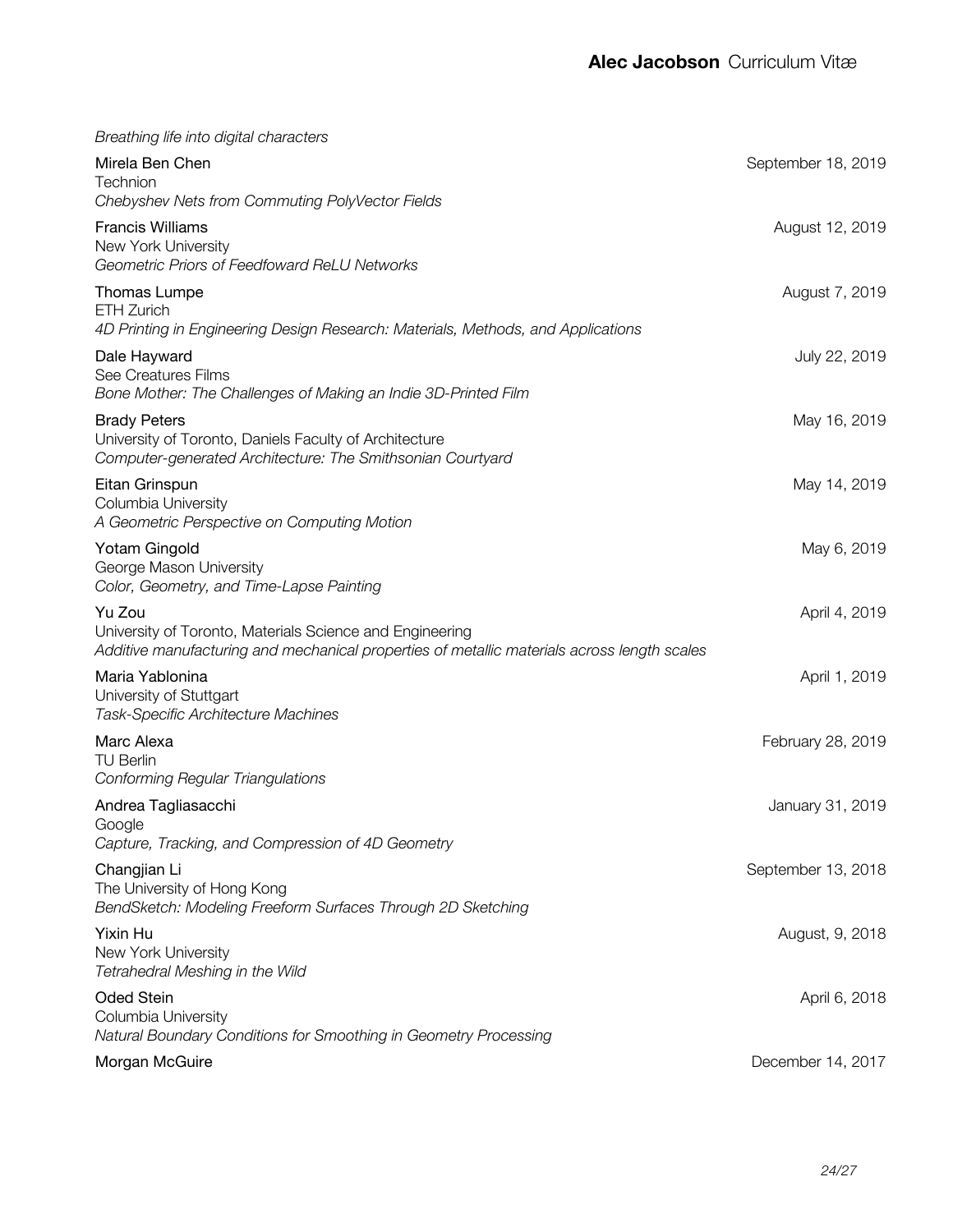| nVidia Research, University of Waterloo, Williams College<br>Realistic 3D Graphics in Real Time                                                                                    |                    |
|------------------------------------------------------------------------------------------------------------------------------------------------------------------------------------|--------------------|
| Hanno Rein<br>University of Toronto, Physical and Environmental Sciences<br>The Numerical Challenges of Simulating Planetary Systems                                               | December 7, 2017   |
| Nobuyuki Umetani<br>Autodesk Research<br>Exploring Generative 3D Shapes Using Autoencoder Networks                                                                                 | November 16, 2017  |
| Etienne Corman<br>Carnegie Mellon University<br>Functional Characterization of Deformation Fields                                                                                  | September 22, 2017 |
| Dominik Michels<br><b>KAUST</b><br>On the Integration of Stiff Nonlinear Problems                                                                                                  | September 13, 2017 |
| Oliver Weeger<br>Singapore University of Technology and Design<br>Isogeometric collocation methods for nonlinear 3D rods                                                           | August 18, 2017    |
| Marc Alexa<br><b>TU Berlin</b><br>Eye Tracking in 3D                                                                                                                               | July 27, 2017      |
| Erik Postma<br>Maplesoft Research & Development<br>Examples of Computer Algebra with Maple                                                                                         | July 13, 2017      |
| Nobuyuki Umetani<br>Autodesk Research<br>NeuralCFD: Learning Three-dimensional Flow for Interactive Aerodynamic Design                                                             | June 15, 2017      |
| David Hahn<br><b>IST Austria</b><br>Simulating with surfaces: Boundary elements for liquids and fractures                                                                          | May 11, 2017       |
| Derek Liu<br>Carnegie Mellon University<br>A Spectrum of Spectra: From Instrinsic to Extrinsic Shape Analysis                                                                      | April 28, 2017     |
| Cory Mogk<br>Autodesk Research<br>More than AutoCAD and Maya: The Hidden Secrets of Autodesk                                                                                       | April 13, 2017     |
| Liane Makatura<br>Dartmouth University<br>Environment-Scale Fabrication: Replicating Outdoor Climbing Experiences                                                                  | March 30, 2017     |
| <b>Emilio Vital Brazil</b><br><b>IBM Research</b><br>Facing the high-dimensions: Inverse projection with radial basis functions                                                    | March 9, 2017      |
| <b>Eftychios Sifakis</b><br>University of Wisconsin, Madison<br>Digital humans, virtual surgery and fast fluids:<br>Do they have more in common than their hunger for performance? | February 23, 2017  |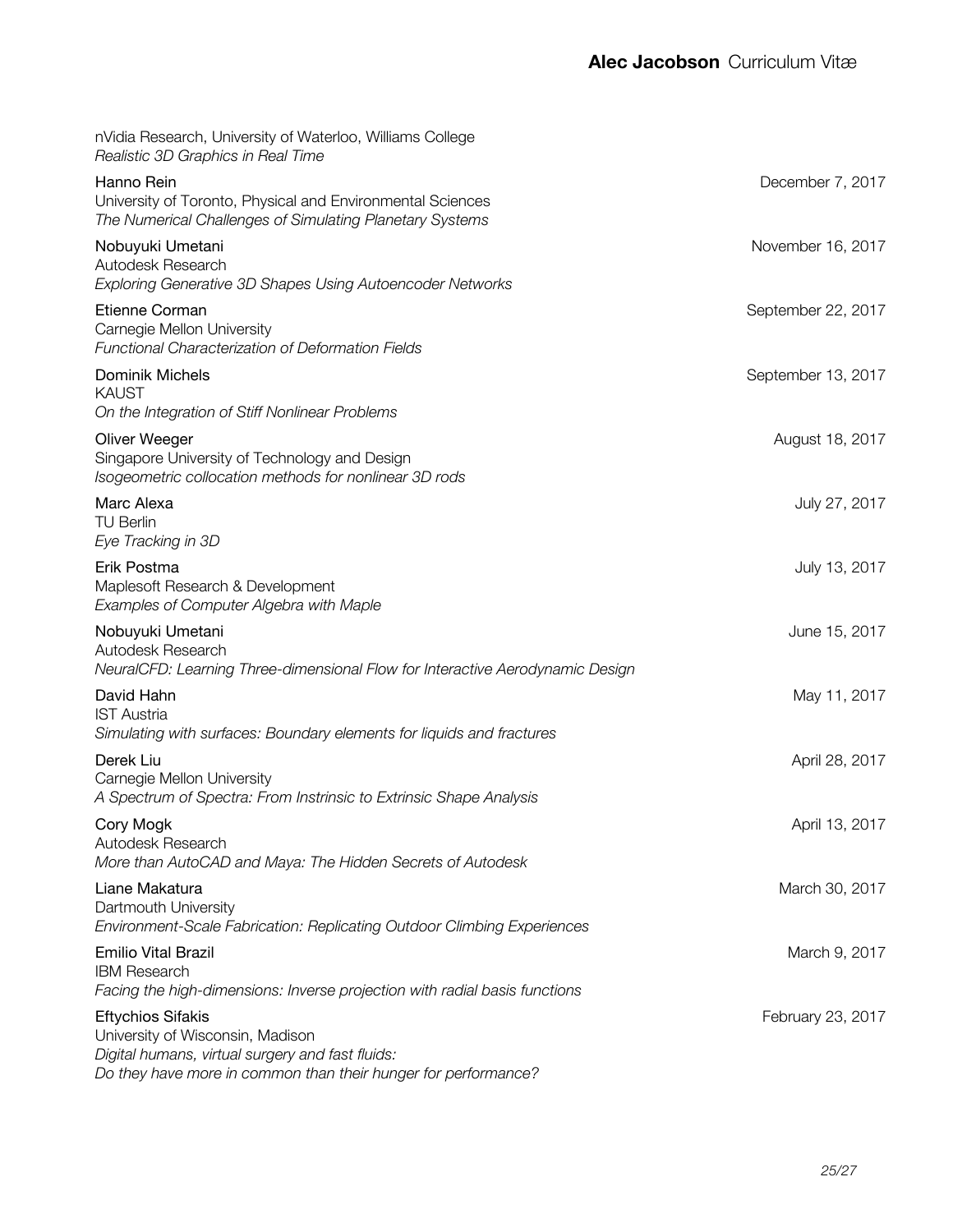| Daniel Hambleton<br>MESH Inc.<br>IOGRAM: A New Development Platform for 3D Software                                                                                    | February 16, 2017  |
|------------------------------------------------------------------------------------------------------------------------------------------------------------------------|--------------------|
| Joaquim Jorge<br>Instituto Superior Técnico<br>Multimodal interfaces for Shape Exploration: Beyond 2D Sketching                                                        | January 26, 2017   |
| <b>Marius Kintel</b><br>Shapefactory<br>OpenSCAD: A different approach to 3D Modeling                                                                                  | December 1, 2016   |
| Ali Mazalek<br><b>Ryerson University</b><br>Movement, Material, Mind: Tangible and Embodied Interactions for Discovery and Learning                                    | November 24, 2016  |
| Noah Lockwood<br>Industrial Light and Magic<br>VFX and Computer Science: Raptors, Rathtars, and Augmented Reality                                                      | November 7, 2016   |
| Nobuyuki Umetani<br>Autodesk Research<br>Printone: Interactive Resonance Simulation for Free-form Print-wind Instrument Design                                         | November 3, 2016   |
| Jovan Popović<br>Adobe Research<br><b>Character Animator</b>                                                                                                           | October 26, 2016   |
| David Steinman<br>University of Toronto, Mechanical and Biomedical Engineering<br>Towards illustration-inspired visualization of cerebral aneurysm blood flow dynamics | October 6, 2016    |
| David Duvenaud<br>University of Toronto, Machine Learning<br>Differentiating through physical simulations to optimize initial conditions                               | September 22, 2016 |
| <b>Christopher Batty</b><br>University of Waterloo<br>Surface-Only Animation of Gases and Liquids                                                                      | September 15, 2016 |
| David Palmer<br>Pixar Research<br>Discrete measured foliations and applications                                                                                        | September 8, 2016  |
| Oded Stein<br>Columbia University<br>The finite element method for higher-order PDEs on subdivision surfaces                                                           | September 1, 2016  |
| <b>Oliver Glauser</b><br><b>ETH Zurich</b><br>Rig Animation with a Tangible and Modular Input Device                                                                   | April 21, 2016     |
| Roi Poranne<br><b>ETH Zurich</b><br>Scalable Locally Injective Mappings                                                                                                | April 21, 2016     |
| Qingnan Zhou<br>New York University<br>Pushing the Limits of 3D Printing Technologies                                                                                  | March 24, 2016     |